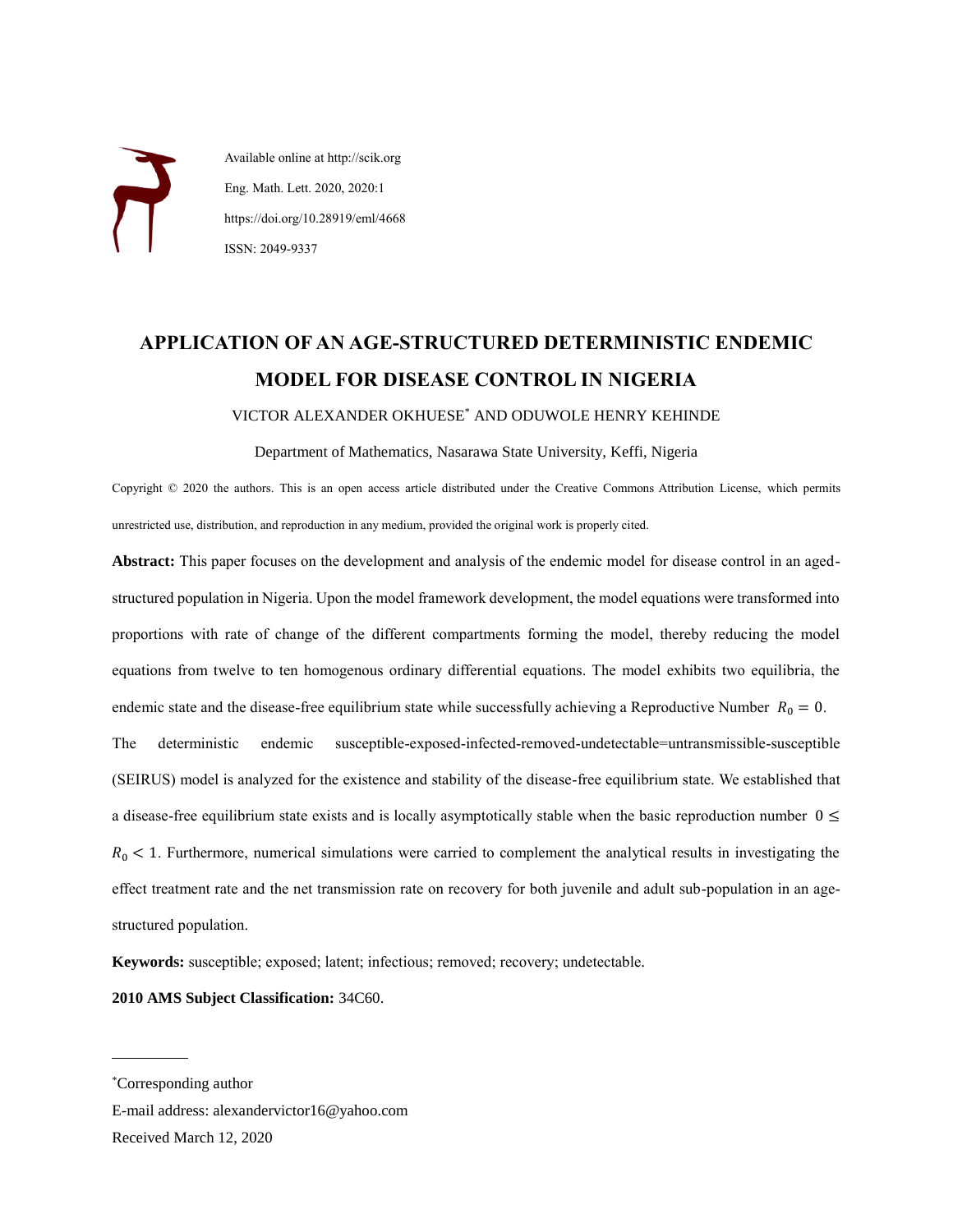## **1. INTRODUCTION**

The estimation of the rate of prevalence of HIV/AIDS in Nigeria is very key for the administration of relevant interventions by relevant stakeholders in the health sector and the Nigerian Center for Disease Control (NCDC) hence in this paper we develop and evaluate the new deterministic endemic age-structured SEIRUS compartmental model of the HIV/AIDS dynamics in Nigeria and a two-age-structured population framework for a deterministic endemic model is constructed for the development of an endemic deterministic model with Undetectable=Untrasmitable viral load compartment.

In recent study by [1] and an earliest study by [2] among others have been very motivational for this study and were focused on the epidemiology of HIV/AIDS using various models like SIR, SEIR, SIRS, SICA models formulated for epidemic case of disease control. However, because these earliest models did not take into account the endemicity of the diseases, this study therefore focuses on the endemic nature, developing and evaluating a deterministic endemic model for the control of further spread and eventual eradication of the disease in Nigeria.

### **2. PRELIMINARIES**

## **2.1 THE MODEL VARIABLES AND PARAMETERS**

The model variables and parameters for the investigation of the stability analysis of the equilibrium state for the new deterministic endemic model which is a motivation from [1] is given by;

### **Variable Description**

- $S_1(t)$ Number of susceptible juveniles at time  $t$
- $S_2(t)$ Number of susceptible adult at time  $t$
- $E_1(t)$ Number of exposed juvenile at time  $t$
- $E_2(t)$ Number of exposed adults at time  $t$
- $I_1(t)$ Number of infected juveniles at time  $t$
- $I_2(t)$ Number of infected adults at time  $t$
- $R_1(t)$ Number of infected juveniles receiving HAART at time  $t$
- $R_2(t)$ Number of infected adults receiving HAART at time  $t$
- $U_1(t)$ Number of recovered juveniles satisfying U=U case at time  $t$
- $U_2(t)$ Number of recovered adults satisfying U=U case at time  $t$
- $A_1(t)$ Number of AIDS cases in the juvenile sub-population at time  $t$
- $A_2(t)$ Number of AIDS cases in the adult sub-population at time  $t$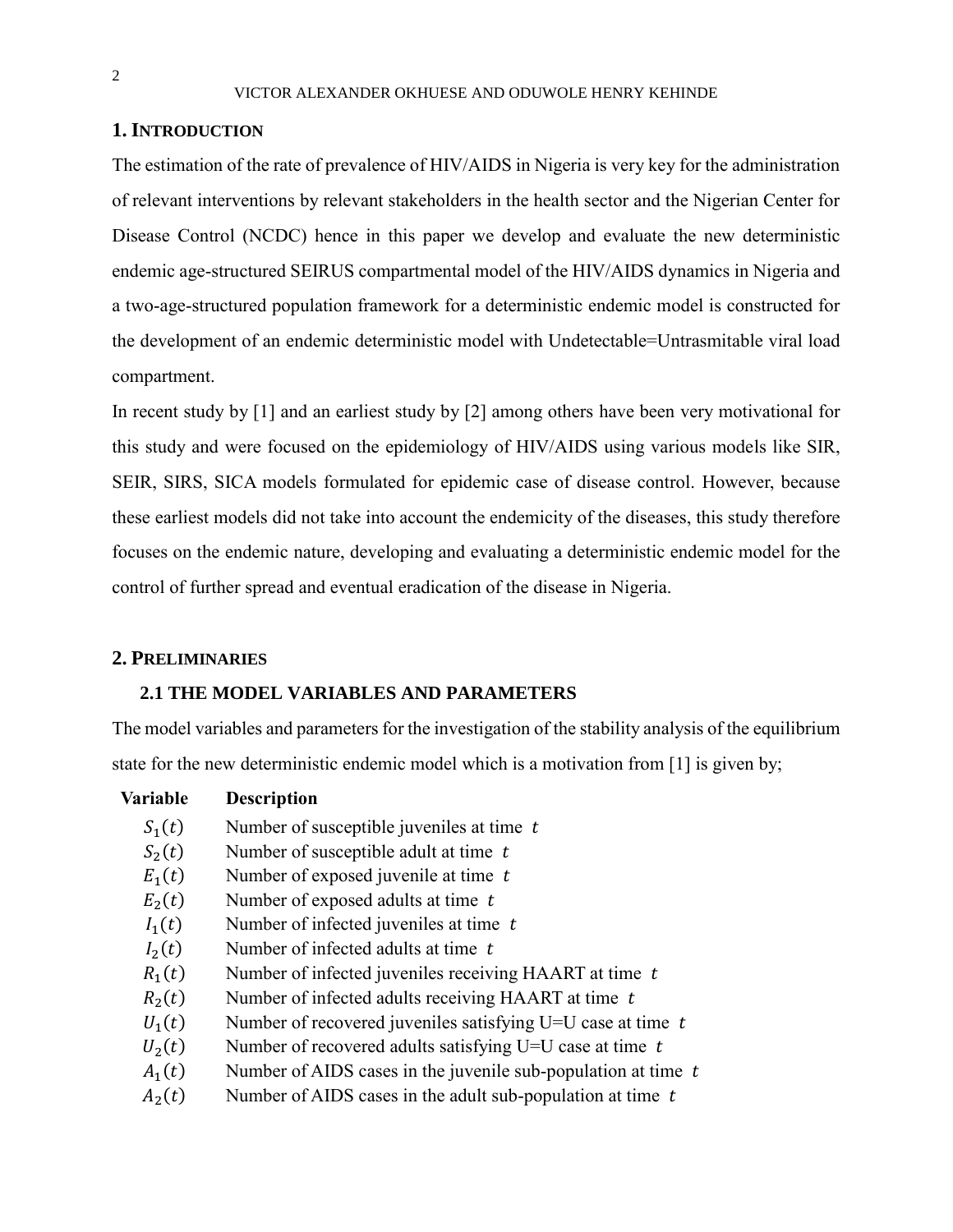| Parameter             | <b>Description</b>                                                                                                                                                                                                                                                                                  |  |  |  |  |  |
|-----------------------|-----------------------------------------------------------------------------------------------------------------------------------------------------------------------------------------------------------------------------------------------------------------------------------------------------|--|--|--|--|--|
| $v_1$                 | The rate at which HIV infected juveniles becomes AIDS patient.                                                                                                                                                                                                                                      |  |  |  |  |  |
| $\nu_2$               | The rate at which HIV infected adults becomes AIDS patient.                                                                                                                                                                                                                                         |  |  |  |  |  |
| $\lambda$             | Birth rate of the adult sub-population                                                                                                                                                                                                                                                              |  |  |  |  |  |
| $\mu_1$               | Natural death rate of the juvenile sub-population                                                                                                                                                                                                                                                   |  |  |  |  |  |
| $\mu_2$               | Natural death rate of the adult sub-population                                                                                                                                                                                                                                                      |  |  |  |  |  |
| $\alpha_0$            | Maximum death rate due to AIDS. $(\alpha_i \le \alpha_0)$ , $i = 1, 2$                                                                                                                                                                                                                              |  |  |  |  |  |
| $\alpha_1$            | Death rate of infected juvenile sub-population due to AIDS                                                                                                                                                                                                                                          |  |  |  |  |  |
| $\alpha_2$            | Death rate of infected adult sub-population due to AIDS                                                                                                                                                                                                                                             |  |  |  |  |  |
| $\varphi_1$           | Disease induced death rate of infected juveniles not receiving HAART                                                                                                                                                                                                                                |  |  |  |  |  |
| $\varphi_2$           | Disease induced death rate of infected adults not receiving HAART                                                                                                                                                                                                                                   |  |  |  |  |  |
| $\overline{\omega}_1$ | Disease induced death rate of infected juveniles receiving HAART                                                                                                                                                                                                                                    |  |  |  |  |  |
| $\overline{\omega}_2$ | Disease induced death rate of infected adults receiving HAART                                                                                                                                                                                                                                       |  |  |  |  |  |
| $\tau_1$              | Disease induced death rate of recovered juvenile not receiving HAART                                                                                                                                                                                                                                |  |  |  |  |  |
| $\tau_2$              | Disease induced death rate of removed adults not receiving HAART                                                                                                                                                                                                                                    |  |  |  |  |  |
| $\cal T$              | Maximum lifespan after infection $(T = 10 \text{ years})$                                                                                                                                                                                                                                           |  |  |  |  |  |
| $\boldsymbol{k}$      | Efficacy of HAART $(0 \le k \le 1)$                                                                                                                                                                                                                                                                 |  |  |  |  |  |
| $\cal C$              | Average number of sexual partners of adult members of class $I_2$                                                                                                                                                                                                                                   |  |  |  |  |  |
| c'                    | Average number of sexual partners of adult members of class $R_2$                                                                                                                                                                                                                                   |  |  |  |  |  |
| $\beta$               | Probability of transmission by adult members of class $I_2$                                                                                                                                                                                                                                         |  |  |  |  |  |
| $\beta'$              | Probability of transmission by adult members of class $R_2$                                                                                                                                                                                                                                         |  |  |  |  |  |
| $\rho_1$              | Probability of secondary infection by recovered juveniles population in U=U                                                                                                                                                                                                                         |  |  |  |  |  |
| $\rho_2$              | Probability of secondary infection by recovered adults population in U=U                                                                                                                                                                                                                            |  |  |  |  |  |
| $\sigma_1$            | Proportion of infected juveniles receiving HAART per unit time (Treatment rate)                                                                                                                                                                                                                     |  |  |  |  |  |
| $\sigma_2$            | Proportion of infected adults receiving HAART per unit time (Treatment rate)                                                                                                                                                                                                                        |  |  |  |  |  |
| $\pi_1$               | Proportion of juvenile population from susceptible to exposed/latent class                                                                                                                                                                                                                          |  |  |  |  |  |
| $\pi_2$               | Proportion of adult population from susceptible to exposed/latent class                                                                                                                                                                                                                             |  |  |  |  |  |
| $\varepsilon_1$       | Proportion of removed juveniles still receiving treatment and being moved to susceptible<br>class                                                                                                                                                                                                   |  |  |  |  |  |
| $\varepsilon_2$       | Proportion of removed adults still receiving treatment and being moved to susceptible class                                                                                                                                                                                                         |  |  |  |  |  |
| $1-\xi$               | Proportion of healthy newborns from infected mothers                                                                                                                                                                                                                                                |  |  |  |  |  |
| $\xi$                 | Proportion of infected newborns from infected mothers                                                                                                                                                                                                                                               |  |  |  |  |  |
| $B_1(t)$              | Incidence rate in the juvenile sub-population. $B_1(t) = 0$ (no sexual contact)                                                                                                                                                                                                                     |  |  |  |  |  |
| $B_2(t)$              | Incidence rate or force of infection in the adult sub-population                                                                                                                                                                                                                                    |  |  |  |  |  |
| $\eta_{j}$            | Maturation rate from Juveniles to adults (where $j = s$ denotes the susceptible population,<br>$j = e$ denotes the exposed/latent population, $j = i$ denotes the infected population, $j = r$<br>denotes the removed population and $j = u$ denotes the undetectable=untransmitable<br>population) |  |  |  |  |  |
| $\,m$                 | Fixed ratio of adults to juveniles, $m = \frac{N_2}{N_1}$                                                                                                                                                                                                                                           |  |  |  |  |  |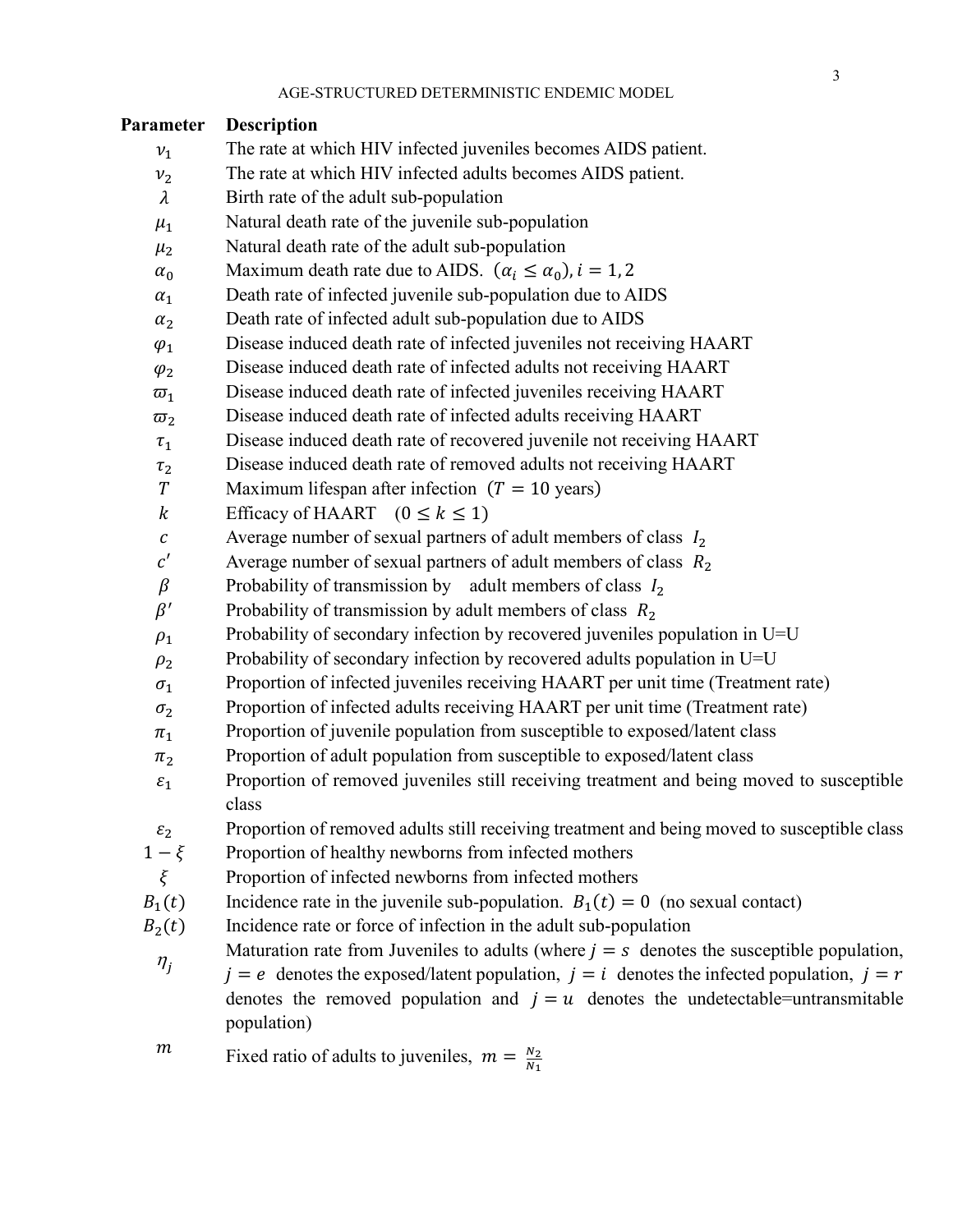### **2.2 MODEL ASSUMPTIONS**

The following assumptions would help in the derivation of the model:

- 1. There is no emigration from the total population and there is no immigration into the population.
- 2. Maturation (or maturity) is interpreted as growth from Juvenile stage into adult.
- 3. The susceptible population are first exposed to a latent class where they can infected or not.
- 4. Some infected individuals move to the removed class when counseled and are placed under highly active antiretroviral therapy (HAART).
- 5. Newborns are not of the same class as their progenitor. A fraction  $(1 \xi)$  of newborns from infected mothers are healthy, while the remaining fractions  $\xi$  are born with the virus.
- 6. The AIDS cases have full-blown symptoms and are therefore not sexually active.
- 7. The recruitment into the S-class is only through birth for the juvenile sub-population and through maturation for the adult sub-population.
- 8. The recruitment from the  $S$ -class into the  $E$ -class is through birth for newborns and through heterosexual activities for adults. This is done at a rate  $\pi_1$  and  $\pi_2$  for the juvenile and adult sub-population respectively.
- 9. The recruitment into the  $R$ -class from the  $I$ -class depends on the effectiveness of public campaign and counselling. This is done at a rate  $\sigma_1$  and  $\sigma_2$  for the juvenile and adult subpopulations, respectively.
- 10. The recruitment into the  $U$ -class from the  $R$ -class depends on the effectiveness of the HAART and the change in social behavior of the recovered population. This is done at a rate  $\rho_1$  and  $\rho_2$  for the recovered juvenile and adult sub-population respectively.
- 11. The recruitment into the  $S$ -class over again from the  $U$ -class depends on how long the population in the  $U$ -class remain in the class while actively receiving treatment. This stage it is assumed that the compartment is filled with fully removed population whose viral load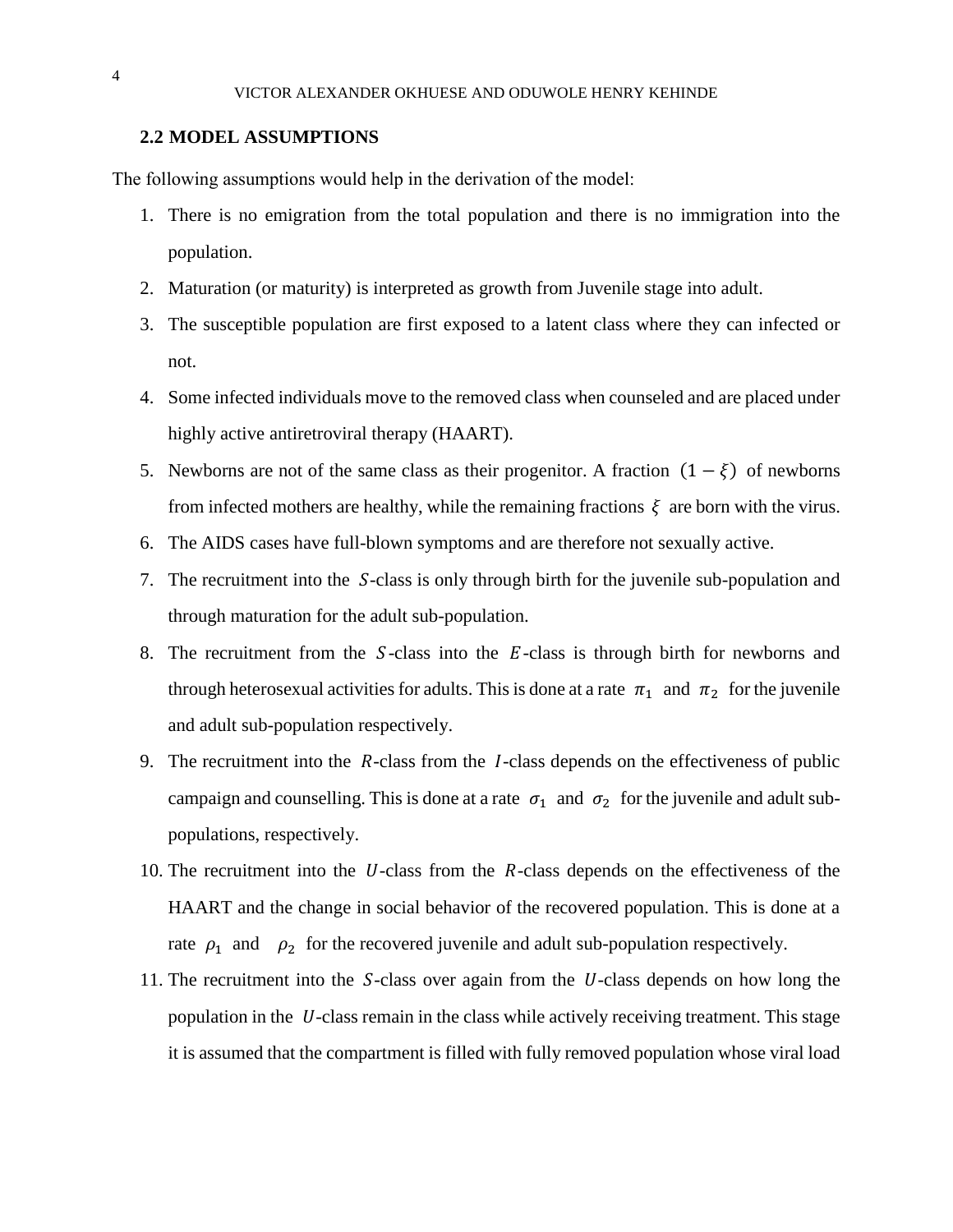is less than 1% and have 0% chance of secondary infection. This is done at a rate  $\varepsilon_1$  and  $\varepsilon_2$  for juvenile and adult sub-population respectively.

- 12. There is a chance of infection by the juvenile and adult population in the U=U class at  $\rho_1$ and  $\rho_2$  probability if the administration of HAART is discontinued at any given time.
- 13. There is a fixed ratio of adults to juveniles given by  $m = \frac{N_2}{N_1}$  $\frac{N_2}{N_1}$ . This assumption allow for a suitable control of the population at a given time.

#### **2.3 MODEL DESCRIPTION**

The susceptible-exposed-infected-removed-undetectable=untransmissible-susceptible (SEIRUS) model that considers an open age-structured population of juvenile and heterosexual individuals is formulated based on the McKendrick-von-Foerster type two-age-structured SIR model as formulated by [1] in studying the effect of antiretroviral therapy. The population is sub-divided based on demographic structure and epidemiological structure. Under a demographic structure, the population is divided into classes, the juvenile class  $(0 - 14$  years) and the adult class  $(15$  years and above), while under the epidemiological structure of this study is divided into six classes, namely; susceptible  $(S)$ , exposed  $(E)$ , infected  $(I)$ , removed  $(R)$ , Undetectable=Untransmitable  $(U=U)$  and those infected progressing to AIDS  $(A)$ . A susceptible is an individual that is yet to be infected, but is open to infection as he or she interacts with members of the  $\ell$ -class. An infected individual is one who has contracted HIV and is at some stage of infection. A removed individual is one that is confirmed to be HIV positive, counseled, and is receiving treatment via highly active antiretroviral therapy (HAART). A member of the Undetectable=Untransmitable class is one that has been removed and has been actively receiving treatment through HAART and has been satisfied by the UN-MDG 6's standard to be in the U=U class. A member of the  $A$ -class is an individual who is HIV positive, and has progressed to full blown AIDS [3].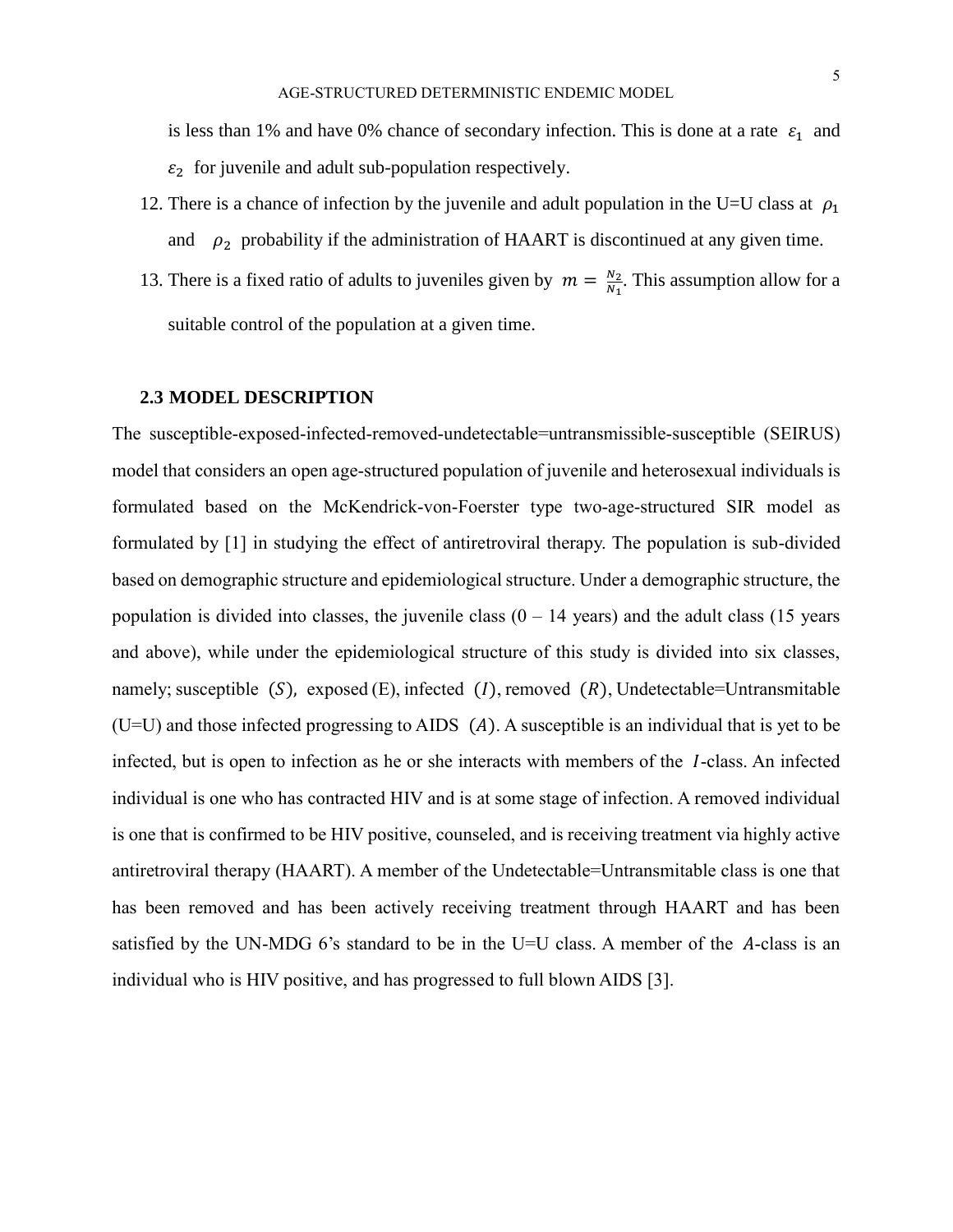The following diagram describes the dynamic of SEIRUS framework, and will be useful in the formulation of model equations.



# **2.4 THE MODEL EQUATIONS**

From the assumptions and the flow diagram above, the following model equations are derived.

**For the Juvenile sub-populations:** 

$$
\frac{dS_1(t)}{dt} = \lambda [S_2 + (1 - \xi)I_2] - (\mu_1 + \eta_s + \pi_1)S_1
$$
\n(2.1)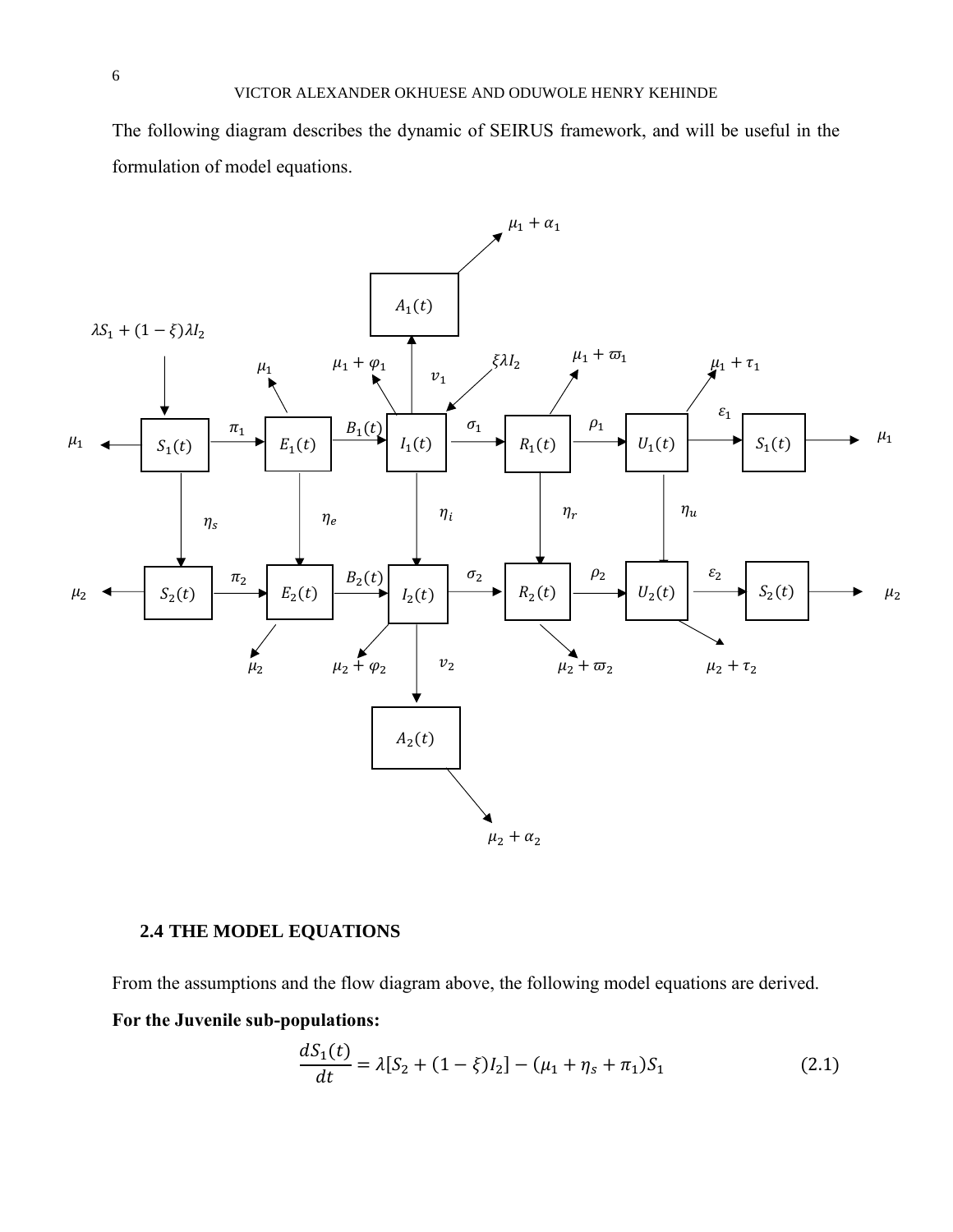AGE-STRUCTURED DETERMINISTIC ENDEMIC MODEL

$$
\frac{dE_1(t)}{dt} = \pi_1 S_1 - (\mu_1 + \eta_e + B_1) E_1
$$
\n(2.2)

$$
\frac{dI_1(t)}{dt} = B_1 E_1 + \xi \lambda I_2 - (\nu_1 + \eta_i + \sigma_1 + \mu_1 + \varphi_1) I_1
$$
\n(2.3)

$$
\frac{dR_1(t)}{dt} = \sigma_1 I_1 - (\eta_r + \rho_1 + \mu_1 + \varpi_1) R_1 \tag{2.4}
$$

$$
\frac{dU_1(t)}{dt} = \rho_1 R_1 - (\mu_1 + \tau_1 + \varepsilon_1 + \eta_u)U_1
$$
\n(2.5)

# **For the Adult sub-populations:**

$$
\frac{dS_2(t)}{dt} = \eta_s S_1 - [\pi_2 + \mu_2] S_2 \tag{2.6}
$$

$$
\frac{dE_2(t)}{dt} = \pi_2 S_2 + \eta_e E_1 - (\mu_2 + B_2) E_2
$$
\n(2.7)

$$
\frac{dI_2(t)}{dt} = B_2E_2 + \eta_i I_1 - (\nu_2 + \sigma_2 + \mu_2 + \varphi_2)I_2
$$
\n(2.8)

$$
\frac{dR_2(t)}{dt} = \sigma_2 I_2 + \eta_r R_1 - (\rho_2 + \mu_2 + \varpi_2) R_2
$$
\n(2.9)

$$
\frac{dU_2(t)}{dt} = \rho_2 R_2 + \eta_u U_1 - (\mu_2 + \tau_2 + \varepsilon_2) U_2 \tag{2.10}
$$

**For those progressing to AIDS:**

$$
\frac{dA_1}{dt} = v_1 I_1 - (\mu_1 + \alpha_1) A_1 \tag{2.11}
$$

$$
\frac{dA_2}{dt} = v_2 I_2 - (\mu_2 + \alpha_2) A_2 \tag{2.12}
$$

$$
N_1(t) = S_1(t) + E_1(t) + I_1(t) + R_1(t) + U_1(t) + A_1(t)
$$
  
\n
$$
N_2(t) = S_2(t) + E_2(t) + I_2(t) + R_2(t) + U_2(t) + A_2(t)
$$
\n(2.13)

$$
N(t) = N_1(t) + N_2(t)
$$
\n(2.14)

The incidence rate or force of infection at time t denoted by  $B_2(t)$  in the adult population is given as

$$
B_2(t) = \frac{c\beta I_2 + c'\beta' R_2 + \sigma_2 \rho_2 U_2}{N_2}
$$
\n(2.15)

# **2.5 MODEL EQUATIONS IN PROPORTIONS**

To simplify the model, it is reasonable to assume that infected juvenile and adult who progress to full blown AIDS are isolated and sexually inactive; hence they are not capable of producing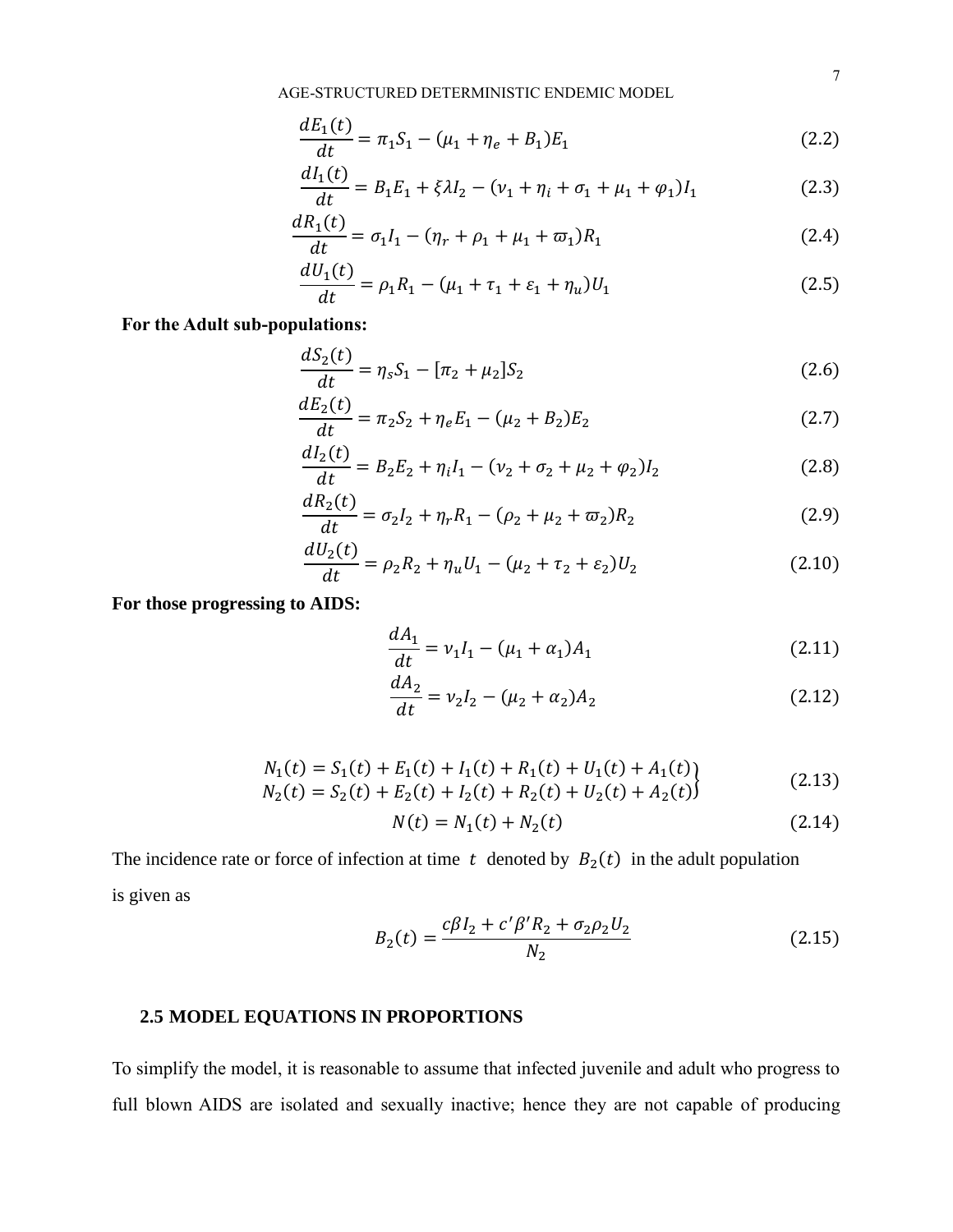children (vertical transmission) and they do not contribute to viral transmission horizontally (from adult to adult) [4].

To achieve this, we normalize the model by transforming the model equations into proportions and eliminate the AIDS class  $A(t)$ , which invariably reduces the number of model equations from twelve to ten. The derive model equations in proportion of infected juveniles and adults define prevalence of infection, which has biological meaning.

The model equations are transformed into proportions as follows;

$$
\frac{dN_1(t)}{dt} = \lambda(S_2 + I_2) - \mu_1 N_1 - \eta_s S_1 - \eta_e E_1 - (\eta_i + \sigma_1)I_1 - (\eta_r + \varpi_1)R_1 - (\tau_1 + \varepsilon_1 + \eta_u)U_1 - \alpha_1 A_1
$$
\n(2.16)

$$
\frac{dN_2(t)}{dt} = \eta_s S_1 - \mu_2 N_2 + \eta_e E_1 + (\eta_i - \varphi_2) I_2 + \eta_r R_1 - \varpi_2 R_2 - (\tau_2 - \varepsilon_2) U_2 - \alpha_2 A_2 \tag{2.17}
$$

Let

$$
s_1 = \frac{S_1}{N_1}, e_1 = \frac{E_1}{N_1}, i_1 = \frac{I_1}{N_1}, r_1 = \frac{R_1}{N_1}, u_1 = \frac{U_1}{N_1}, a_1 = \frac{A_1}{N_1}
$$
(2.18)

similarly,

$$
s_2 = \frac{S_2}{N_2}, e_2 = \frac{E_2}{N_2}, i_2 = \frac{I_2}{N_2}, r_2 = \frac{R_2}{N_2}, u_2 = \frac{U_2}{N_2}, a_2 = \frac{A_2}{N_2}
$$
(2.19)

and

$$
m = \frac{N_2}{N_1} = \frac{S_2(t) + E_2(t) + I_2(t) + R_2(t) + U_2(t) + A_2(t)}{S_1(t) + E_1(t) + I_1(t) + R_1(t) + U_1(t) + A_1(t)}
$$
(2.20)

Then the normalized system is follows,

$$
\frac{ds_1}{dt} = m\lambda s_2 + m\lambda (1 - \xi) i_2 - (\eta_s + \pi_1) s_1 - m\lambda (s_1 s_2 + s_1 i_2) + \eta_s s_1^2 + \eta_e s_1 e_1 + (\eta_i + \sigma_1) s_1 i_1 + (\eta_r + \varpi_1) s_1 r_1 + (\tau_1 + \varepsilon_1 + \eta_u) s_1 u_1 + s_1 \alpha_1 a_1 \tag{2.21}
$$

$$
\frac{de_1}{dt} = \pi_1 s_1 - (\eta_e + B_1)e_1 - m\lambda(e_1 s_2 + e_1 i_2) + \eta_s e_1 s_1 + \eta_e e_1^2 + (\eta_i + \sigma_1)e_1 i_1 + (\eta_r)
$$

$$
+\varpi_1)e_1r_1 + (\tau_1 + \varepsilon_1 + \eta_u)e_1u_1 + e_1\alpha_1a_1\tag{2.22}
$$

$$
\frac{di_1}{dt} = B_1e_1 + \xi \lambda i_2 - (\nu_1 + \eta_i + \sigma_1 + \varphi_1)i_1 - m\lambda(i_1s_2 + i_1^2) + \eta_s i_1s_1 + \eta_e i_1e_1 + (\eta_i + \sigma_1)i_1^2
$$

$$
+ (\eta_r + \varpi_1)i_1r_1 + (\tau_1 + \varepsilon_1 + \eta_u)i_1u_1 + \alpha_1 i_1a_1 \tag{2.23}
$$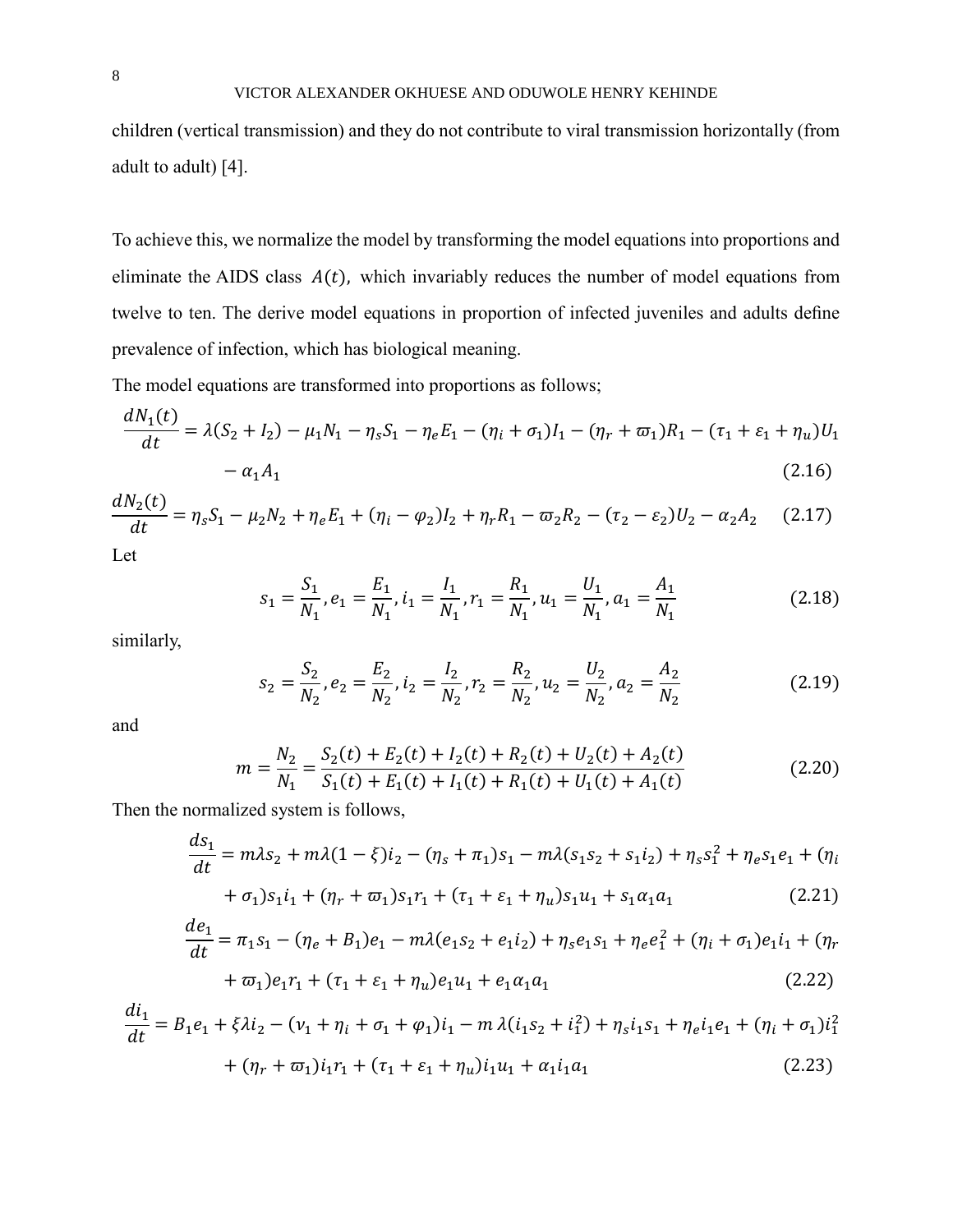$$
\frac{dr_1}{dt} = \sigma_1 i_1 - (\eta_r + \rho_1 + \varpi_1) r_1 - m\lambda (r_1 s_2 + r_1 i_2) + r_1 \eta_s s_1 + r_1 \eta_e e_1 + (\eta_i + \sigma_1) r_1 i_1 + (\eta_r + \varpi_1) r_1^2 + (\tau_1 + \varepsilon_1 + \eta_u) r_1 u_1 + r_1 \alpha_1 a_1
$$
\n(2.24)

$$
\frac{du_1}{dt} = \rho_1 r_1 - (\tau_1 + \varepsilon_1 + \eta_u)u_1 - m\lambda(u_1 s_2 + u_1 l_2) + u_1 \eta_s s_1 + u_1 \eta_e e_1 + (\eta_i + \sigma_1)u_1 i_1 + (\eta_r + \sigma_1)u_1 r_1 + (\tau_1 + \varepsilon_1 + \eta_u)u_1^2 + u_1 \alpha_1 a_1
$$
\n(2.25)

$$
\frac{da_1}{dt} = v_1 i_1 - \alpha_1 a_1 - m\lambda (a_1 s_2 + a_1 l_2) + \eta_s a_1 s_1 + \eta_e a_1 e_1 + (\eta_i + \sigma_1) a_1 i_1 + (\eta_r + \varpi_1) a_1 r_1
$$
  
+  $(\tau_1 + \varepsilon_1 + \eta_u) a_1 u_1 + \alpha_1 a_1^2$  (2.26)

Similarly for the adult sub-population, the normalized system is follows:

$$
\frac{ds_2}{dt} = \frac{\eta_s s_1}{m} - \pi_2 s_2 - \frac{s_2 \eta_s s_1}{m} - \frac{s_2 \eta_e e_1}{m} - (\eta_i - \varphi_2) s_2 i_2 - \frac{s_2 \eta_r r_1}{m} + s_2 \varpi_2 r_2 + (\tau_2 - \varepsilon_2) s_2 u_2
$$
  
+  $s_2 \alpha_2 a_2$  (2.27)

$$
\frac{de_2}{dt} = \pi_2 s_2 + \frac{\eta_e e_1}{m} - B_2 e_2 - \frac{e_2 \eta_s s_1}{m} - \frac{e_2 \eta_e e_1}{m} - (\eta_i - \varphi_2) e_2 i_2 - \frac{e_2 \eta_r r_1}{m} + e_2 \varpi_2 r_2 + (\tau_2 - \varepsilon_2) e_2 u_2 + e_2 \alpha_2 a_2 \tag{2.28}
$$

$$
\frac{di_2}{dt} = B_2 e_2 + \frac{\eta_i i_1}{m} - (\nu_2 + \sigma_2 + \varphi_2) i_2 - \frac{i_2 \eta_s s_1}{m} - \frac{i_2 \eta_e e_1}{m} - (\eta_i - \varphi_2) i_1^2 - \frac{i_2 \eta_r r_1}{m} + i_2 \varpi_2 r_2 + (\tau_2 - \varepsilon_2) i_2 u_2 + i_2 \alpha_2 a_2 \tag{2.29}
$$

$$
\frac{dr_2}{dt} = \sigma_2 i_2 + \frac{\eta_r r_1}{m} - (\rho_2 + \varpi_2) r_2 - \frac{r_2 \eta_s s_1}{m} - \frac{r_2 \eta_e e_1}{m} - (\eta_i - \varphi_2) r_2 i_2 - \frac{r_2 \eta_r r_1}{m} + \varpi_2 r_2^2 + (\tau_2 - \varepsilon_2) r_2 u_2 + r_2 \alpha_2 a_2 \tag{2.30}
$$

$$
\frac{du_2}{dt} = \rho_2 r_2 + \frac{\eta_u u_1}{m} - (\tau_2 + \varepsilon_2) u_2 - \frac{u_2 \eta_s s_1}{m} - \frac{u_2 \eta_e e_1}{m} - (\eta_i - \varphi_2) u_2 i_2 - \frac{u_2 \eta_r r_1}{m} + u_2 \varpi_2 r_2
$$
  
+  $(\tau_2 + \varepsilon_2) u_2^2 + u_2 \alpha_2 a_2$  (2.31)

$$
\frac{da_2}{dt} = v_2 i_2 - \alpha_2 a_2 - \frac{a_2 \eta_s s_1}{m} - \frac{a_2 \eta_e e_1}{m} - (\eta_i - \varphi_2) a_2 i_2 - \frac{a_2 \eta_r r_1}{m} + a_2 \varpi_2 r_2 + (\tau_2 - \varepsilon_2) a_2 u_2
$$
\n
$$
+ \alpha_2 a_2^2 \tag{2.32}
$$

However,

$$
s_1 + e_1 + i_1 + r_1 + u_1 + a_1 = 1s_2 + e_2 + i_2 + r_2 + u_2 + a_2 = 1
$$
\n(2.33)

Gives the following governing equations of the model below:

For the Juvenile sub-population: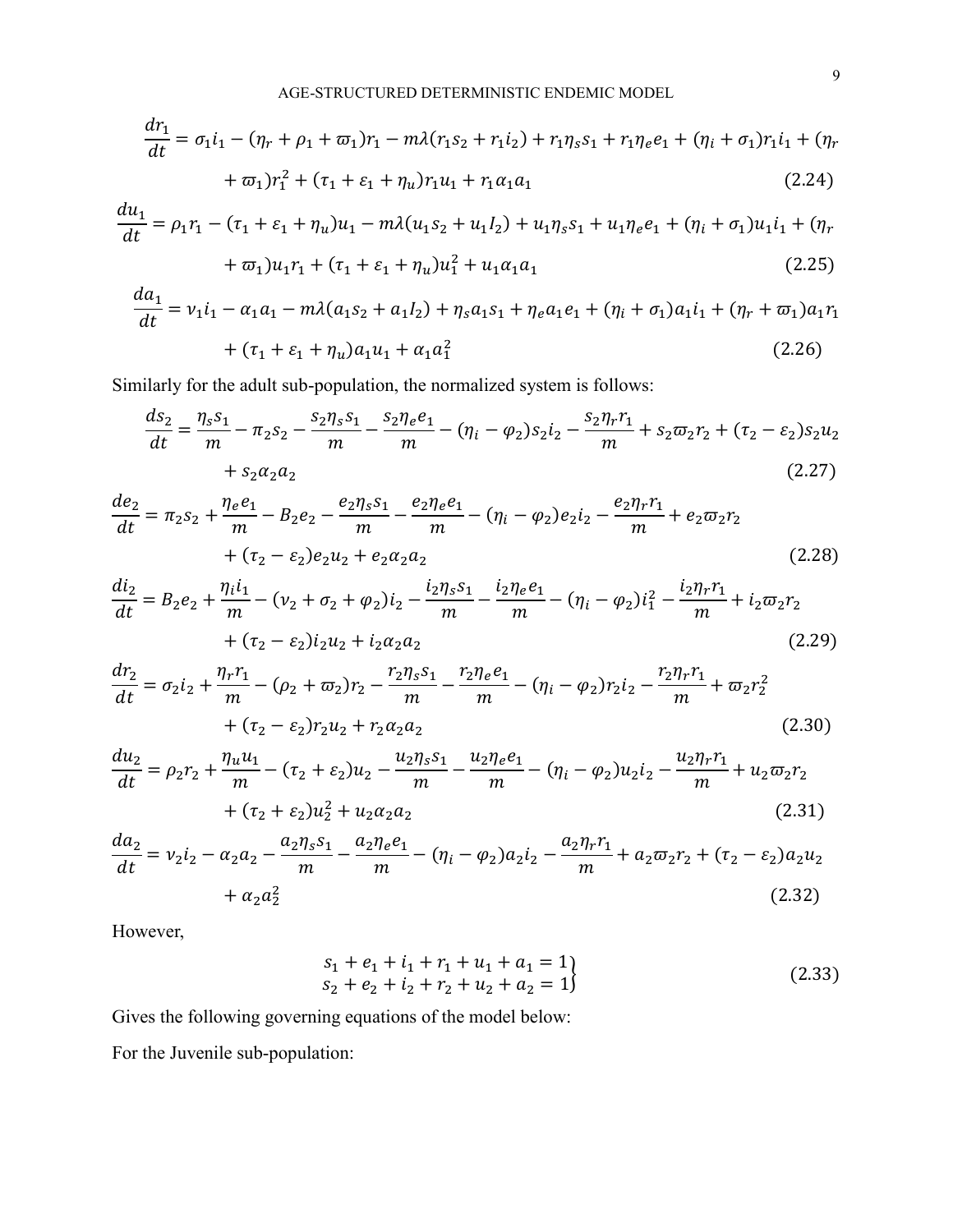$$
\frac{ds_1}{dt} = m\lambda s_2 + m\lambda (1 - \xi) i_2 - (\eta_s + \pi_1) s_1 - m\lambda (s_1 s_2 + s_1 i_2) + \eta_s s_1^2 + \eta_e s_1 e_1 + (\eta_i + \sigma_1) s_1 i_1 + (\eta_r + \sigma_1) s_1 r_1 + (\tau_1 + \varepsilon_1 + \eta_u) s_1 u_1
$$
  
+  $s_1 \alpha_1 (1 - (s_1 + e_1 + i_1 + \eta_t + u_1))$  (2.34)  

$$
\frac{de_1}{dt} = \pi_t s_1 - (\eta_s + \beta_t) e_1 - m\lambda (e_1 s_2 + e_1 i_2) + \eta_s e_1 s_1 + \eta_s e_1^2 + (\eta_s + \sigma_t) e_1 i_1 + (\eta_s + \eta_s) e_1
$$

$$
\frac{ie_1}{dt} = \pi_1 s_1 - (\eta_q + B_1)e_1 - m\lambda(e_1 s_2 + e_1 i_2) + \eta_s e_1 s_1 + \eta_e e_1^2 + (\eta_i + \sigma_1)e_1 i_1 + (\eta_r + \sigma_1)e_1 r_1 + (\tau_1 + \varepsilon_1 + \eta_u)e_1 u_1 + e_1 \alpha_1 (1 - (s_1 + e_1 + i_1 + \tau_1 + u_1))
$$
(2.35)

$$
\frac{di_1}{dt} = B_1e_1 + \xi \lambda i_2 - (\nu_1 + \eta_i + \sigma_1 + \varphi_1)i_1 - m \lambda (i_1s_2 + i_1^2) + \eta_s i_1s_1 + \eta_e i_1e_1 + (\eta_i + \sigma_1)i_1^2
$$
  
+  $(\eta_r + \varpi_1)i_1r_1 + (\tau_1 + \varepsilon_1 + \eta_u)i_1u_1$   
+  $\alpha_1 i_1 (1 - (s_1 + e_1 + i_1 + r_1 + u_1))$  (2.36)

$$
\frac{dr_1}{dt} = \sigma_1 i_1 - (\eta_r + \rho_1 + \omega_1) r_1 - m\lambda (r_1 s_2 + r_1 i_2) + r_1 \eta_s s_1 + r_1 \eta_e e_1 + (\eta_i + \sigma_1) r_1 i_1 + (\eta_r + \omega_1) r_1^2 + (\tau_1 + \varepsilon_1 + \eta_u) r_1 u_1 + r_1 \alpha_1 (1 - (s_1 + e_1 + i_1 + r_1 + u_1))
$$
(2.37)

$$
\frac{du_1}{dt} = \rho_1 r_1 - (\tau_1 + \varepsilon_1 + \eta_u)u_1 - m\lambda(u_1 s_2 + u_1 i_2) + u_1 \eta_s s_1 + u_1 \eta_e e_1 + (\eta_i + \sigma_1)u_1 i_1 + (\eta_r + \sigma_1)u_1 r_1 + (\tau_1 + \varepsilon_1 + \eta_u)u_1^2 + u_1 \alpha_1 (1 - (s_1 + e_1 + i_1 + r_1 + u_1))
$$
(2.38)

For the Adult sub-population:

$$
\frac{ds_2}{dt} = \frac{\eta_s s_1}{m} - \pi_2 s_2 - \frac{s_2 \eta_s s_1}{m} - \frac{s_2 \eta_e e_1}{m} - (\eta_i - \varphi_2) s_2 i_2 - \frac{s_2 \eta_r r_1}{m} + s_2 \varpi_2 r_2 + (\tau_2 - \varepsilon_2) s_2 u_2
$$

$$
+ s_2 \alpha_2 (1 - (s_2 + e_2 + i_2 + r_2 + u_2)) \tag{2.39}
$$

$$
\frac{de_2}{dt} = \pi_2 s_2 + \frac{\eta_e e_1}{m} - B_2 e_2 - \frac{e_2 \eta_s s_1}{m} - \frac{e_2 \eta_e e_1}{m} - (\eta_i - \varphi_2) e_2 i_2 - \frac{e_2 \eta_r r_1}{m} + e_2 \varpi_2 r_2
$$

$$
+ (\tau_2 - \varepsilon_2) e_2 u_2 + e_2 \alpha_2 (1 - (s_2 + e_2 + i_2 + r_2 + u_2)) \tag{2.40}
$$

$$
\frac{di_2}{dt} = B_2 e_2 + \frac{\eta_i i_1}{m} - (\nu_2 + \sigma_2 + \varphi_2) i_2 - \frac{i_2 \eta_s s_1}{m} - \frac{i_2 \eta_e e_1}{m} - (\eta_i - \varphi_2) i_1^2 - \frac{i_2 \eta_r r_1}{m} + i_2 \varpi_2 r_2
$$
  
+  $(\tau_2 - \varepsilon_2) i_2 u_2 + i_2 \alpha_2 (1 - (s_2 + e_2 + i_2 + r_2 + u_2))$  (2.41)

$$
\frac{dr_2}{dt} = \sigma_2 i_2 + \frac{\eta_r r_1}{m} - (\rho_2 + \varpi_2) r_2 - \frac{r_2 \eta_s s_1}{m} - \frac{r_2 \eta_e e_1}{m} - (\eta_i - \varphi_2) r_2 i_2 - \frac{r_2 \eta_r r_1}{m} + \varpi_2 r_2^2
$$
  
+  $(\tau_2 - \varepsilon_2) r_2 u_2 + r_2 \alpha_2 (1 - (s_2 + e_2 + i_2 + r_2 + u_2))$  (2.42)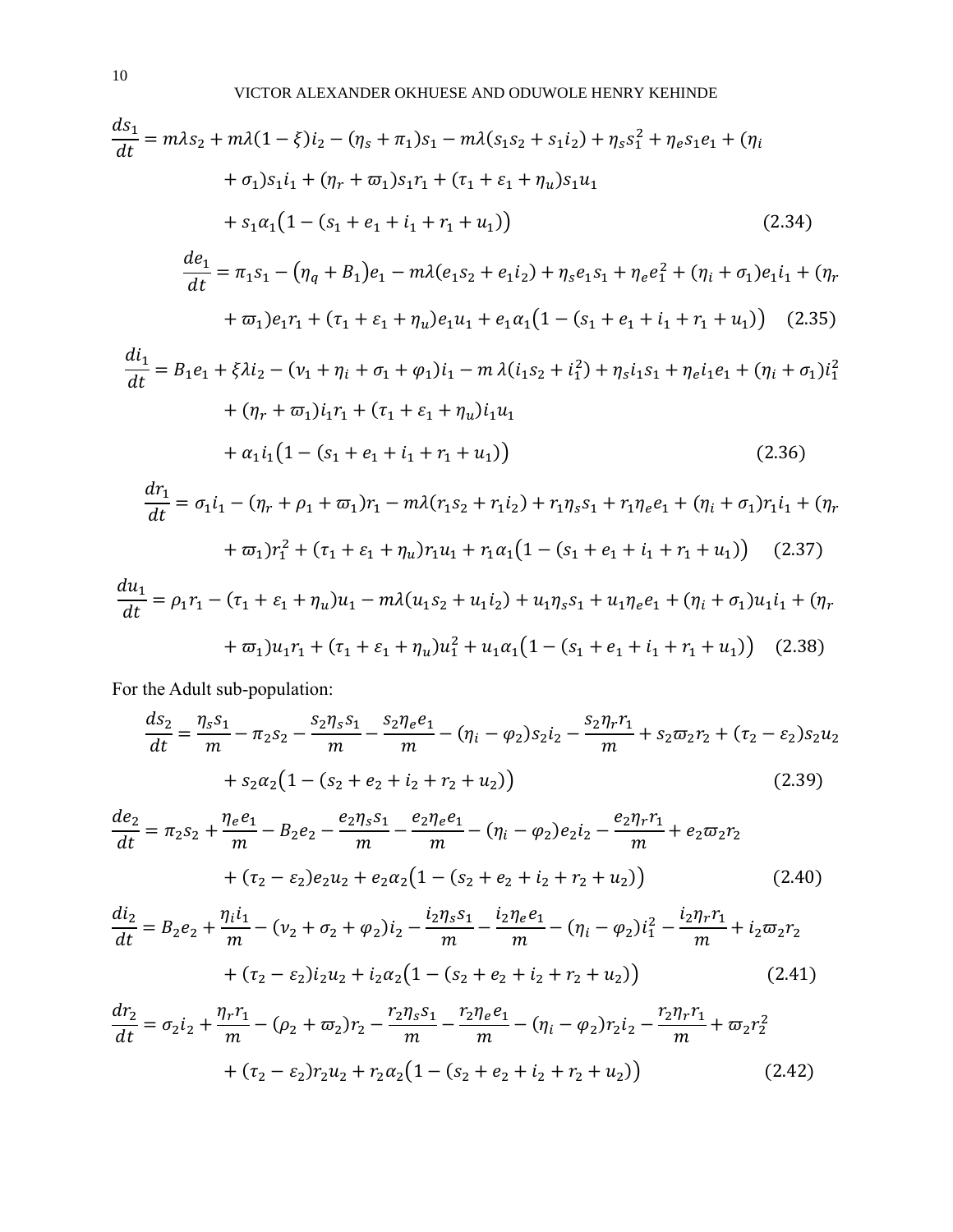AGE-STRUCTURED DETERMINISTIC ENDEMIC MODEL

$$
\frac{du_2}{dt} = \rho_2 r_2 + \frac{\eta_u u_1}{m} - (\tau_2 + \varepsilon_2) u_2 - \frac{u_2 \eta_s s_1}{m} - \frac{u_2 \eta_e e_1}{m} - (\eta_i - \varphi_2) u_2 i_2 - \frac{u_2 \eta_r r_1}{m} + u_2 \varpi_2 r_2
$$
  
+  $(\tau_2 + \varepsilon_2) u_2^2 + u_2 \alpha_2 (1 - (s_2 + e_2 + i_2 + r_2 + u_2))$  (2.43)

Equations (2.34) to (2.43) are the model equations in proportions, which define prevalence of infection.

# **2.6 EXISTENCE AND UNIQUENESS OF DISEASE FREE EQUILIBRIUM STATE**  ( ) **OF THE SEIRUS MODEL**

The disease-free equilibrium (DFE) state of the endemic SEIRUS model is obtained by setting the left hand sides of equations (2.34) – (2.43) to zero while setting the disease components  $e_1$  =  $0, e_2 = 0, i_1 = 0, i_2 = 0, r_1 = 0, r_2 = 0$  and  $u_1 = 0, u_2 = 0$  leading to equations (2.44) – (2.45) below

For the Juvenile sub-population:

$$
0 = m\lambda s_2^* - \eta_s s_1^* - \pi_1 s_1^* - m\lambda s_2^* s_1^* + \eta_s s_1^{*2} + s_1^* \alpha_1 - s_1^{*2} \alpha_1 \tag{2.44}
$$

For the Adult sub-population:

$$
0 = \frac{\eta_s s_1^*}{m} - \pi_2 s_2^* - \frac{s_2^* \eta_s s_1^*}{m} + s_2^* \alpha_2 - s_2^{*2} \alpha_2 \tag{2.45}
$$

Factorizing  $s_1^*$  From Equation (2.45) and substituting into (2.44) gives;

$$
m\lambda s_{2}^{*} - \eta_{s}m\left(\frac{s_{2}^{*}\alpha_{2} - s_{2}^{*2}\alpha_{2} - \pi_{2}s_{2}^{*}}{s_{2}^{*}\eta_{s} - \eta_{s}}\right) - \pi_{1}m\left(\frac{s_{2}^{*}\alpha_{2} - s_{2}^{*2}\alpha_{2} - \pi_{2}s_{2}^{*}}{s_{2}^{*}\eta_{s} - \eta_{s}}\right)
$$

$$
- \lambda s_{2}^{*}m^{2}\left(\frac{s_{2}^{*}\alpha_{2} - s_{2}^{*2}\alpha_{2} - \pi_{2}s_{2}^{*}}{s_{2}^{*}\eta_{s} - \eta_{s}}\right) + \eta_{s}m^{2}\left(\frac{s_{2}^{*}\alpha_{2} - s_{2}^{*2}\alpha_{2} - \pi_{2}s_{2}^{*}}{s_{2}^{*}\eta_{s} - \eta_{s}}\right)^{2}
$$

$$
+ \alpha_{1}m\left(\frac{s_{2}^{*}\alpha_{2} - s_{2}^{*2}\alpha_{2} - \pi_{2}s_{2}^{*}}{s_{2}^{*}\eta_{s} - \eta_{s}}\right) - \alpha_{1}m^{2}\left(\frac{s_{2}^{*}\alpha_{2} - s_{2}^{*2}\alpha_{2} - \pi_{2}s_{2}^{*}}{s_{2}^{*}\eta_{s} - \eta_{s}}\right)^{2} = 0 \quad (2.46)
$$

Multiplying through by  $(s_2^*\eta_s - \eta_s)^2$ , gives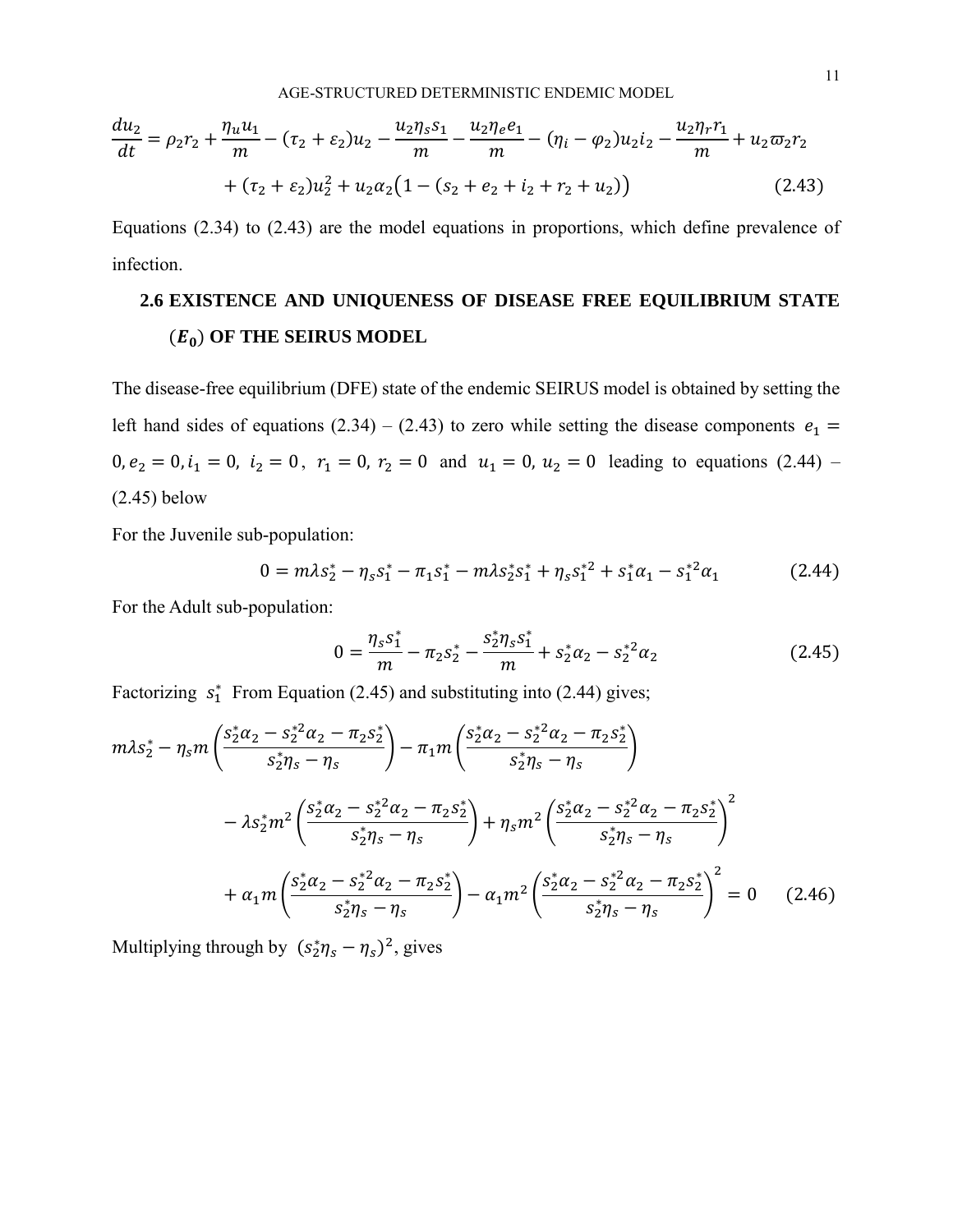VICTOR ALEXANDER OKHUESE AND ODUWOLE HENRY KEHINDE

$$
m\lambda s_{2}^{*}(s_{2}^{*}\eta_{s} - \eta_{s})^{2} - \eta_{s}m(s_{2}^{*}\alpha_{2} - s_{2}^{*2}\alpha_{2} - \pi_{2}s_{2}^{*})(s_{2}^{*}\eta_{s} - \eta_{s})
$$
  
\n
$$
- \pi_{1}m(s_{2}^{*}\alpha_{2} - s_{2}^{*2}\alpha_{2} - \pi_{2}s_{2}^{*})(s_{2}^{*}\eta_{s} - \eta_{s})
$$
  
\n
$$
- \lambda s_{2}^{*}m^{2}(s_{2}^{*}\alpha_{2} - s_{2}^{*2}\alpha_{2} - \pi_{2}s_{2}^{*})(s_{2}^{*}\eta_{s} - \eta_{s}) + \eta_{s}m^{2}(s_{2}^{*}\alpha_{2} - s_{2}^{*2}\alpha_{2} - \pi_{2}s_{2}^{*})^{2}
$$
  
\n
$$
+ \alpha_{1}m(s_{2}^{*}\alpha_{2} - s_{2}^{*2}\alpha_{2} - \pi_{2}s_{2}^{*})(s_{2}^{*}\eta_{s} - \eta_{s}) - \alpha_{1}m^{2}(s_{2}^{*}\alpha_{2} - s_{2}^{*2}\alpha_{2} - \pi_{2}s_{2}^{*})^{2}
$$
  
\n
$$
= 0
$$
  
\n(2.47)

Simplifying further and collecting like terms in  $s_2^{*4}, s_2^{*3}, s_2^{*2}$  and  $s_2^{*}$  gives,

$$
As_2^{*4} + Bs_2^{*3} + Cs_2^{*2} + Ds_2^{*} = 0
$$
\n(2.48)

where

$$
A = m\lambda \eta_s^2 + m^2 \lambda \alpha_2 \eta_s + m^2 \alpha_2 \eta_s - m\alpha_1 \alpha_2
$$
  
\n
$$
B = m\alpha_2 \eta_s^2 - 2\lambda \eta_s^2 + m\pi_1 \alpha_2 \eta_s - 2m^2 \lambda \alpha_2 \eta_s + m^2 \lambda \pi_2 \eta_s - 2m^2 \alpha_2^2 \eta_s + 2m\alpha_2 \pi_2 \eta_s - m\alpha_1 \alpha_2 \eta_s + 2m\alpha_2 \pi_2 \eta_s - m\alpha_1 \alpha_2 \eta_s + 2m\alpha_2 \alpha_2^2 - 2m\alpha_1 \alpha_2^2 \eta_s - 2m\alpha_1 \alpha_2^2 \eta_s - 2m\alpha_1 \alpha_2^2 \eta_s - 2m\alpha_1 \alpha_2^2 \eta_s - m^2 \lambda \pi_2 \eta_s + m^2 \alpha_2^2 \eta_s - 2m^2 \alpha_2 \pi_2 \eta_s + m^2 \pi_2 \eta_s + 2m\alpha_1 \alpha_2 \eta_s - m\alpha_1 \pi_2 \eta_s - m\alpha_1 \alpha_2^2 - 2m\alpha_1 \alpha_2 \pi_2 - m\alpha_1 \pi_2
$$
  
\n
$$
D = m\alpha_2 \eta_s^2 + m\pi_2 \eta_s^2 + m\alpha_2 \pi_1 \eta_s + m\pi_1 \pi_2 \eta_s - m\alpha_1 \alpha_2 \eta_s + m\alpha_1 \pi_2 \eta_s
$$
 (2.49)

Therefore, the solution for the simultaneous equations (3.48) is given by

$$
(s_1^*, s_2^*) = \left\{ (0,0), (1,1), \left( \frac{m\lambda}{(\eta_s - \alpha_1)}, \frac{(m\alpha_2 - \eta_s)}{m\alpha_2} \right), \left( \frac{(\pi_1 + \eta_s - \alpha_1)}{(\eta_s - \alpha_1)}, -\frac{\pi_2}{\alpha_2} \right) \right\}
$$
(2.50)

Ignoring the native values of  $s_1^*$  and  $s_2^*$  and other stringent conditions, there exist a unique trivial and disease-free equilibrium states at  $(s_1^*, s_2^*)$  given by  $(0,0)$  and  $(1,1)$  respectively. The solution (2.50) satisfies equations (2.47) identically.

# 2.7 COMPUTATION OF THE BASIC REPRODUCTIVE NUMBER  $(R_0)$  OF THE **MODEL**

The Basic Reproductive number  $(R_0)$  is define as the number of secondary infections that one infectious individual would create over the duration of the infectious period, provided that everyone else is susceptible.  $R_0 = 1$  is a threshold below which the generation of secondary cases is insufficient to maintain the infection in human community. If  $R_0 < 1$ , the number of infected individuals will decrease from generation to next and the disease dies out and if  $R_0 > 1$  the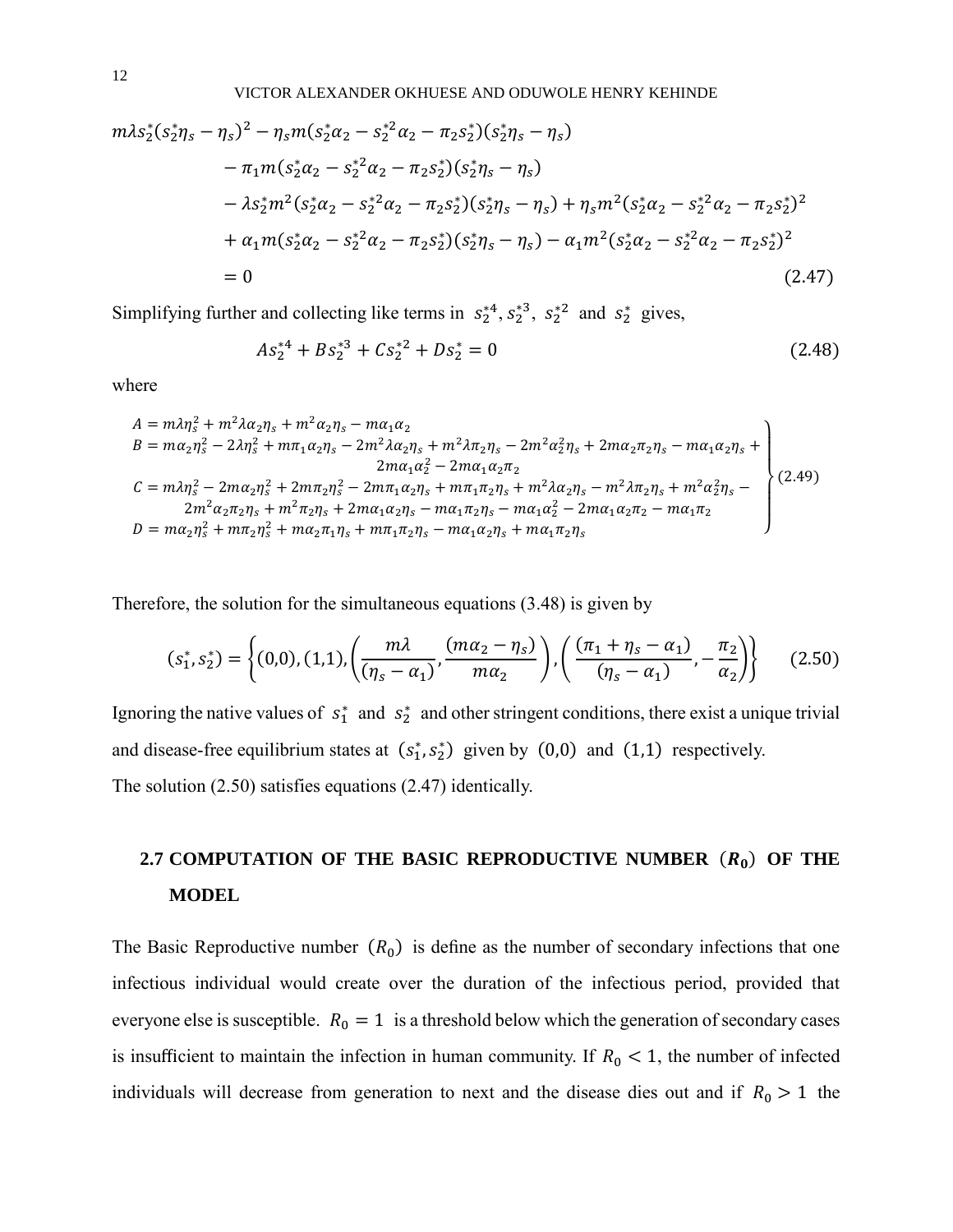13

number of infected individuals will increase from generation to the next and the disease will persist. To compute the basic reproductive number  $(R_0)$  of the model  $(2.33) - (2.43)$ , we employ the next generation method as applied by [1], [5] and [6].

$$
\mathcal{F}_i = \begin{pmatrix} B_1 e_1 + \xi \lambda i_2 \\ B_2 e_2 \\ 0 \\ 0 \\ 0 \\ 0 \\ 0 \\ 0 \\ 0 \end{pmatrix}
$$

and

 $\mathcal{V}_i$ 

$$
\begin{pmatrix} - (v_1+\eta_i+\sigma_1+\varphi_1)i_1-m\,\lambda (i_1s_2+i_1^2)+\eta_s i_1s_1+\eta_e i_1e_1+(\eta_i+\sigma_1)i_1^2+(\eta_r+\varpi_1)i_1r_1+(\tau_1+\varepsilon_1+\eta_u) i_1u_1+\alpha_1 i_1(1-(s_1+\varepsilon_1+i_1+r_1+u_1)) \\ \dfrac{\eta_i i_1}{m}-(v_2+\sigma_2+\varphi_2)i_2-\dfrac{i_2\eta_se_1}{m}-\dfrac{i_2\eta_e e_1}{m}-(\eta_i-\varphi_2)i_1^2-\dfrac{i_2\eta_r r_1}{m}+i_2\varpi_2 r_2+(\tau_2-\varepsilon_2)i_2u_2+i_2\alpha_2(1-(s_2+\varepsilon_2+i_2+r_2+u_2)) \\ \pi_1s_1-(\eta_e+\beta_1)e_1-m\lambda(e_1s_2+\varepsilon_1i_2)+\eta_se_1s_1+\eta_ee_1^2+(\eta_i+\sigma_1)e_1i_1+(\eta_r+\varpi_1)e_1r_1+(\tau_1+\varepsilon_1+\eta_u)e_1u_1+e_1\alpha_1(1-(s_1+\varepsilon_1+i_1+r_1+u_1)) \\ \pi_2s_2+\dfrac{\eta_ee_1}{m}-\beta_2e_2-\dfrac{e_2\eta_s s_1}{m}-\dfrac{e_2\eta_ee_1}{m}-(\eta_i-\varphi_2)e_2i_2-\dfrac{e_2\eta_r r_1}{m}+e_2\varpi_2 r_2+(\tau_2-\varepsilon_2)e_2u_2+e_2\alpha_2(1-(s_2+\varepsilon_2+i_2+r_2+u_2)) \\ \sigma_1i_1-(\eta_r+\rho_1+\varpi_1)r_1-m\lambda(r_1s_2+r_1i_2)+r_1\eta_s s_1+r_1\eta_ee_1+(\eta_i+\sigma_1)r_1i_1+(\eta_r+\varpi_1)r_1^2+(\tau_1+\varepsilon_1+\eta_u)r_1u_1+r_1\alpha_1(1-(s_1+\varepsilon_1+i_1+r_1+u_1)) \\ \sigma_2i_2+\dfrac{\eta_r r_1}{m}-(\rho_2+\varpi_2)r_2-\dfrac{r_2\eta_s s_1}{m}-\dfrac{r_2\eta_e e_1}{m}-
$$

where  $\mathcal{F}_i$  and  $\mathcal{V}_i$  are the rate of appearances of new infections in compartment i and the transfer of individuals into and out of compartment  $i$  by all means respectively. Using the linearization method, the associated matrices at disease-fee equilibrium  $(E_0)$  and after taking partial derivatives as defined by

$$
D\mathcal{F}_i(E_0) = \begin{pmatrix} F & 0 \\ 0 & 0 \end{pmatrix} \text{ and } D\mathcal{V}_i(E_0) = \begin{pmatrix} V & 0 \\ J_3 & J_4 \end{pmatrix}
$$

where F is nonnegative and V is a non-singular matrix, in which both are the  $m \times m$  matrices defined by

$$
F = \left[\frac{\partial \mathcal{F}_i}{\partial x_i}(E_0)\right]
$$

and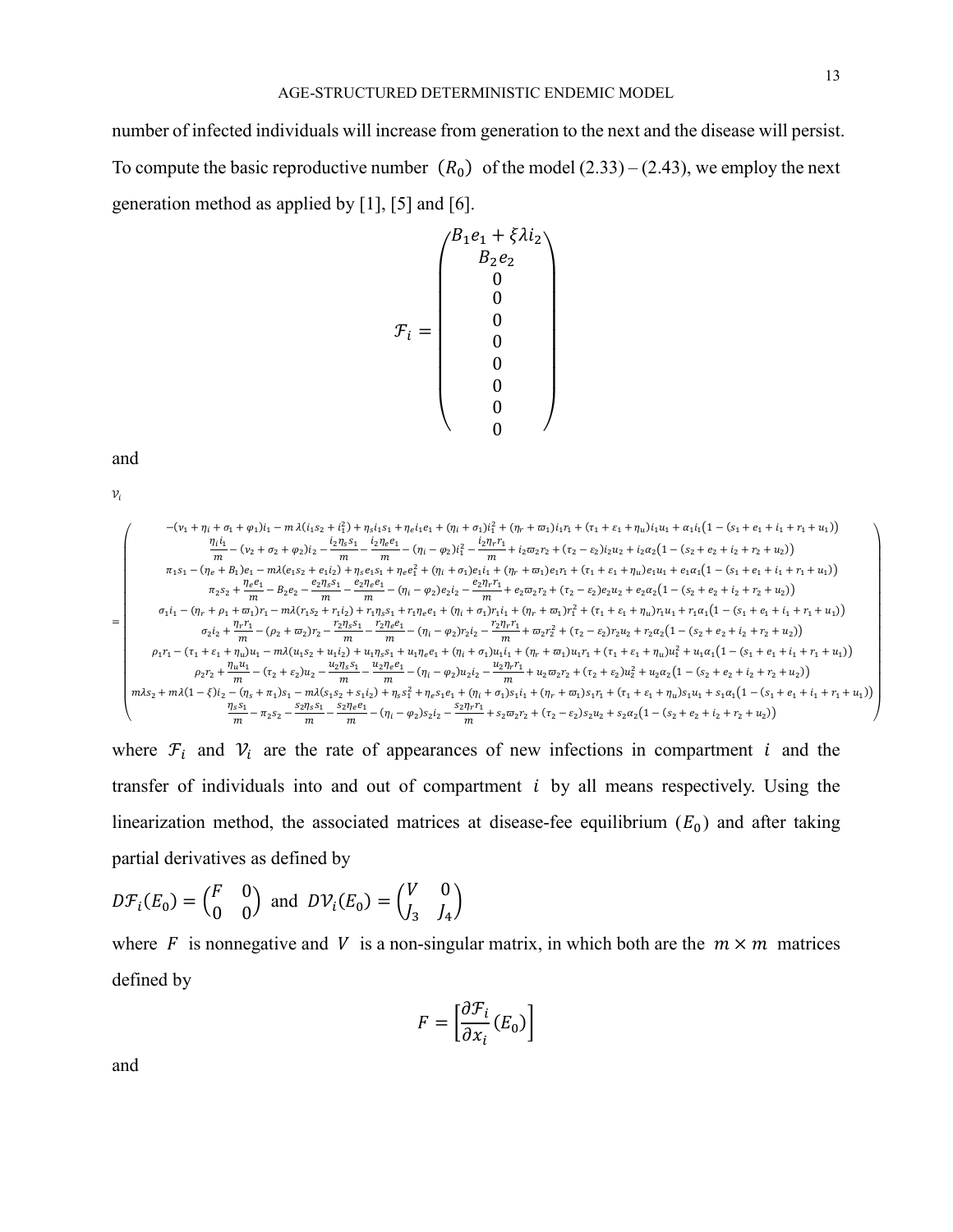$$
V = \left[\frac{\partial \mathcal{V}_i}{\partial x_i}(E_0)\right]
$$

with  $1 \le i, j \le m$  and m is the number of infected classes.

In particular  $m = 2$ , we have

$$
F = \begin{pmatrix} B_1 & \xi \lambda \\ 0 & B_1 \end{pmatrix}
$$

and

$$
V = \begin{pmatrix} \eta_s + \eta_e - \nu_1 - \eta_i - \sigma_1 - \varphi_1 - m\lambda & 0 \\ \frac{\eta_i}{m} & -\nu_2 - \sigma_2 - \varphi_2 - \frac{\eta_s}{m} - \frac{\eta_e}{m} \end{pmatrix}
$$

If the inverse of  $V$  is given as

$$
V^{-1}
$$

$$
= \left( \frac{\frac{1}{\eta_s + \eta_e - \nu_1 - \eta_i - \sigma_1 - \varphi_1 - m\,\lambda}}{0} - \frac{\eta_i}{(\eta_s + \eta_e - \nu_1 - \eta_i - \sigma_1 - \varphi_1 - m\,\lambda)(-\nu_2m - \sigma_2m - \varphi_2m - \eta_s - \eta_e)}{-\nu_2m - \sigma_2m - \varphi_2m - \eta_s - \eta_e} \right)
$$

Then the next matrix denoted by  $FV^{-1}$  is given as

$$
FV^{-1}
$$

$$
= \left( \frac{B_1}{\eta_s + \eta_e - \nu_1 - \eta_i - \sigma_1 - \varphi_1 - m\lambda} - \frac{B_1 \eta_i + m\xi \lambda (\eta_s + \eta_e - \nu_1 - \eta_i - \sigma_1 - \varphi_1 - m\lambda)}{(\eta_s + \eta_e - \nu_1 - \eta_i - \sigma_1 - \varphi_1 - m\lambda)(-\nu_2 m - \sigma_2 m - \varphi_2 m - \eta_s - \eta_e)} \right)
$$

We find the eigenvalues of  $FV^{-1}$  by setting the determinant  $|FV^{-1} - \gamma I| = 0$  $|FV^{-1} - \gamma I|$ 

$$
= \begin{vmatrix} \frac{B_1}{\eta_s + \eta_e - \nu_1 - \eta_i - \sigma_1 - \varphi_1 - m\lambda} - \gamma & -\frac{B_1 \eta_i + m\xi \lambda (\eta_s + \eta_e - \nu_1 - \eta_i - \sigma_1 - \varphi_1 - m\lambda)}{(\eta_s + \eta_e - \nu_1 - \eta_i - \sigma_1 - \varphi_1 - m\lambda)(-\nu_2 m - \sigma_2 m - \varphi_2 m - \eta_s - \eta_e)} \\ 0 & \frac{m_{B_1}}{-\nu_2 m - \sigma_2 m - \varphi_2 m - \eta_s - \eta_e} - \gamma \end{vmatrix}
$$
  
\n
$$
|FV^{-1} - \gamma I| = 0
$$

with characteristics polynomial

$$
\rho(\gamma) = \gamma^2 - \left(\frac{B_1}{\eta_s + \eta_e - \nu_1 - \eta_i - \sigma_1 - \varphi_1 - m\lambda} + \frac{m_{11}}{-\nu_2 m - \sigma_2 m - \varphi_2 m - \eta_s - \eta_e}\right)\gamma + \frac{m_{12}^2}{(\eta_s + \eta_e - \nu_1 - \eta_i - \sigma_1 - \varphi_1 - m\lambda)(-\nu_2 m - \sigma_2 m - \varphi_2 m - \eta_s - \eta_e)}
$$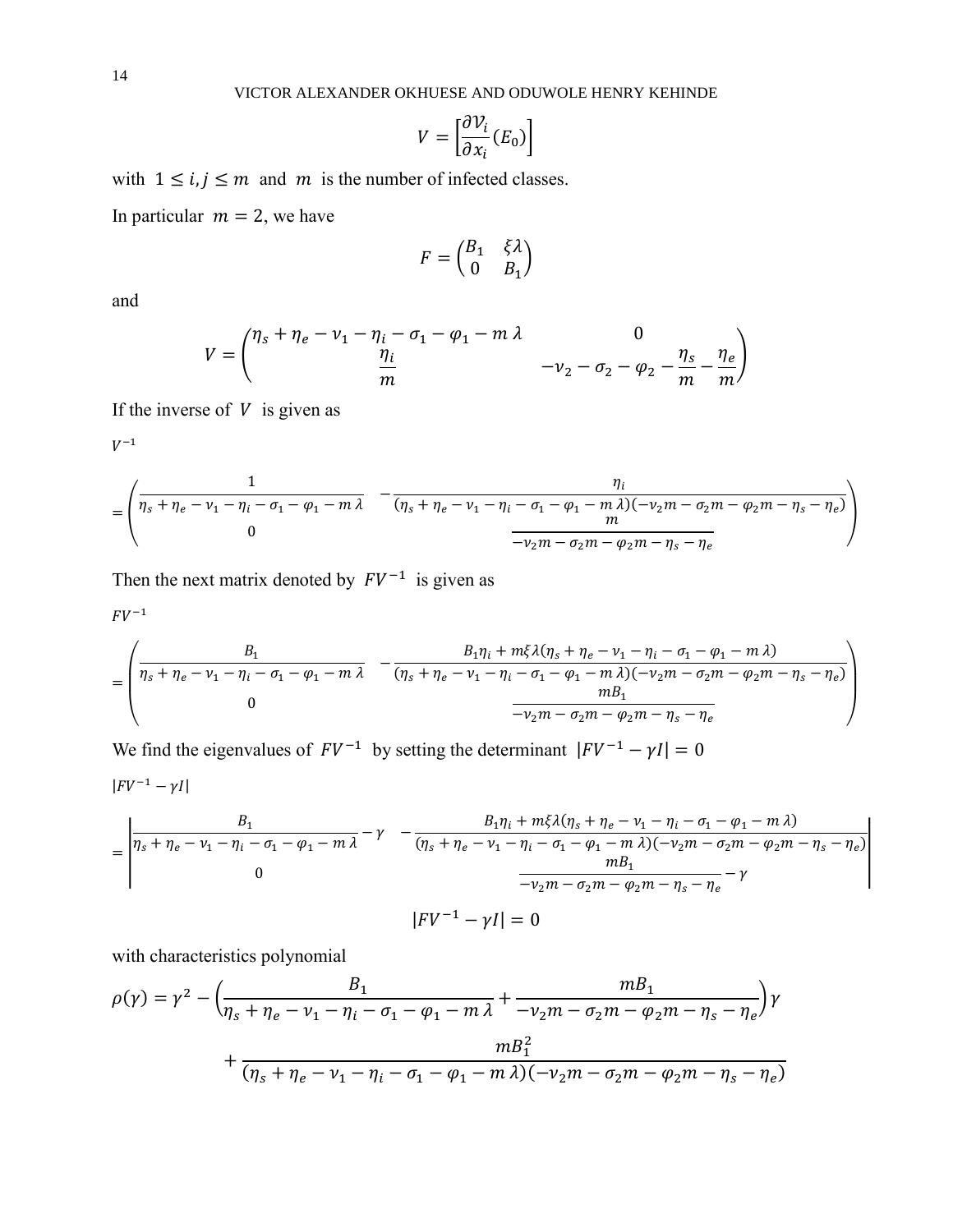and characteristics equation given as

$$
\gamma^2 - \left(\frac{B_1(-\nu_2 m - \sigma_2 m - \varphi_2 m - \eta_s - \eta_e) + m B_1(\eta_s + \eta_e - \nu_1 - \eta_i - \sigma_1 - \varphi_1 - m \lambda)}{(\eta_s + \eta_e - \nu_1 - \eta_i - \sigma_1 - \varphi_1 - m \lambda)(-\nu_2 m - \sigma_2 m - \varphi_2 m - \eta_s - \eta_e)}\right)\gamma
$$

$$
+ \frac{m B_1^2}{(\eta_s + \eta_e - \nu_1 - \eta_i - \sigma_1 - \varphi_1 - m \lambda)(-\nu_2 m - \sigma_2 m - \varphi_2 m - \eta_s - \eta_e)} = 0
$$

Solving the characteristics equation for the eigenvalues  $\gamma_{1,2}$ , where  $R_0$  is the maximum of the two eigenvalues  $\gamma_{1,2}$ . Hence the Basic Reproductive number is the dominant eigenvalues of  $FV^{-1}$ . Thus we have that

$$
R_0 = \frac{B_1 \left(v_2 + \sigma_2 + \frac{\eta_s}{m} + \frac{\eta_e}{m}\right) - mB_1(\eta_s + \eta_e - v_1 - \eta_i - \sigma_1 - \varphi_1 - m\lambda)}{(\eta_s + \eta_e - v_1 - \eta_i - \sigma_1 - \varphi_1 - m\lambda) \left(v_2 + \sigma_2 + \varphi_2 + \frac{\eta_s}{m} + \frac{\eta_e}{m}\right)}
$$
(2.51)

Because the incidence rate in the juvenile population is zero, that is, there is no transmission of the disease between children to children, and  $B_1(t) = 0$  from table 1, then equation (2.51) hence

$$
R_0 = 0 \tag{2.52}
$$

The Basic Reproductive number  $(R_0)$  by Equation (2.52) shows that the number of secondary infections that one infectious individual would create over the duration of the infectious period, provided that everyone else is susceptible is zero and this implies there is no secondary infection in an endemic situation.

### **3. MAIN RESULTS**

## **3.1 DESCRIPTION AND VALIDATION OF BASELINE PARAMETERS**

The population of Nigeria as estimated by the [7] was 203,248,775 with males scooping more than half the entire population having a total number of 108,345,123 and the females holding at 94,903,652. It should be noted, though, that while women are slightly outnumbered by men, after the age of 65, women outnumber the number of men. Nigeria's population is predicted to hit 206 million by 2020 and 264 million by 2030 – crossing 300 million threshold around 2036. Furthermore, with a relatively young country, Nigeria has a young population structure, with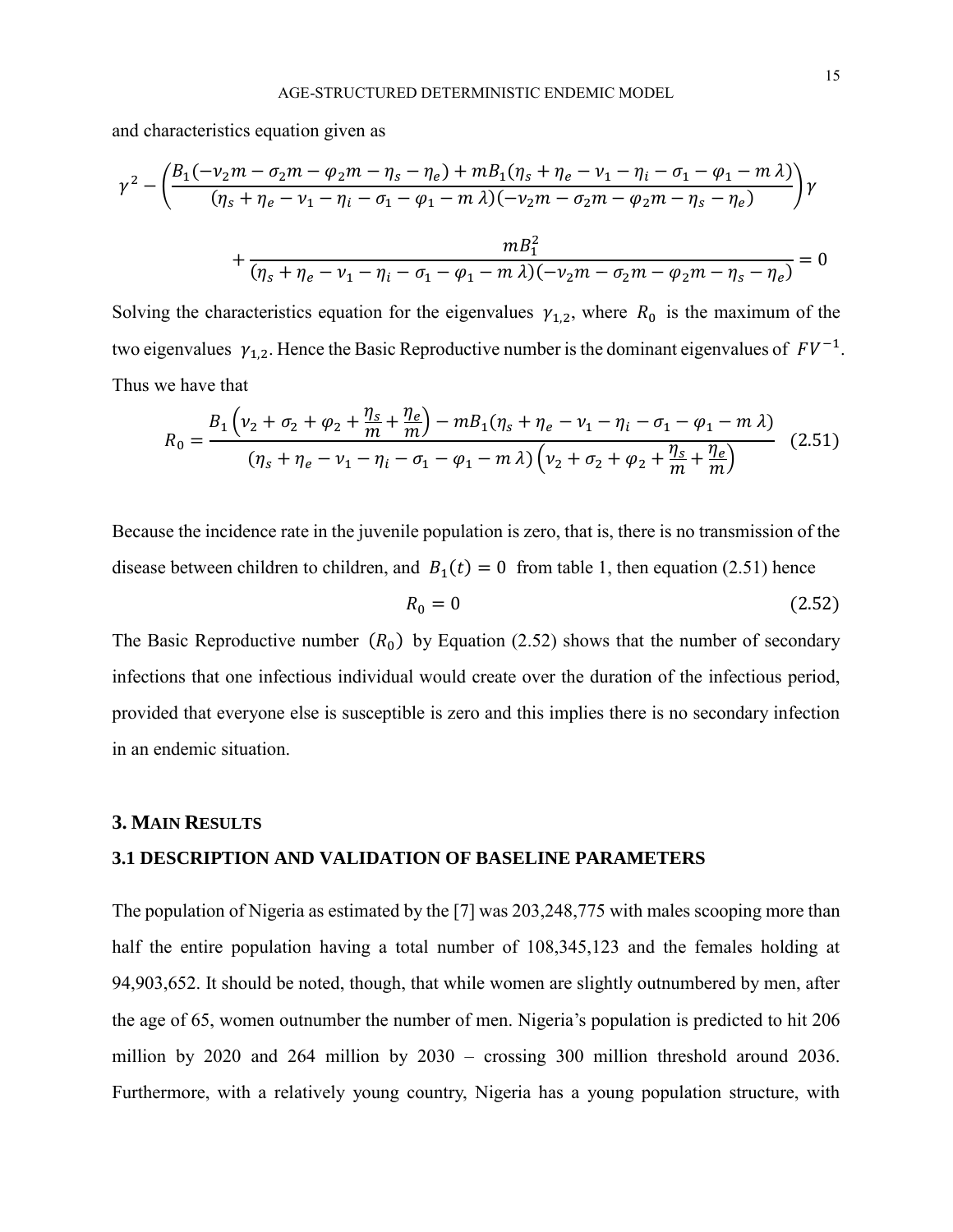almost half of the population being under the age of 15 years. Young people, 15-24 years of age constitute more than a quarter of the population and the median age according to [7], for both males and females of the country actually 18.4 years in 2019.

The life expectancy in Nigeria is, unfortunately, the lowest in all of West Africa. The average life expectancy is around 54.5 years of age according to WHO data [8], with men living an average of 53.7 years and women living an average of 55.4 years. This very low number can be attributed to the fact that the country has a lot of health issues. As previously mentioned, the AIDS epidemic is a major player in the low life expectancy. But on top of that, Nigeria has fallen victim to a high child and maternal mortality rate and the wide spread growth of mother-to-child transmission of HIV as well as polio virus. According to [7], one out of every five children that are born in Nigerian will die before they reach the age of five due to the many health risks in Nigeria.

While pregnancy is obviously not a disease by any means, a lot of expectant mothers in Nigeria die from pregnancy complications every year. A Nigerian woman's chances of death during pregnancy or childbirth is 1 in 13. However, the components of population change in Nigeria shows that one birth occurs every 4 seconds and one death occurs every 14 seconds. Meanwhile, the population is also affected by the rate of migration into the country as there is one net migrant every 9 minutes into Nigeria which means a net gain of one person every 6 seconds either from immigration or birth and this speaks more about the rapid population growth in the country.

With an estimated population of 203 million people, Nigeria has a total of 1,900,000 people living with HIV as at 2018 and there are 0.65 infections among all people of all ages which are the number of new HIV infections among the uninfected population over a year. The percentage of people living with HIV – among adults  $(15 - 49 \text{ years})$  was recorded to be 1.5% with a total of 130,000 newly infected adult population and 140 newly juvenile population in 2018 and 53,000 cases of death due to AIDS-related illness.

Although there has been progress in the number of AIDS-related deaths in Nigeria since 2010, with a 26% decrease, from 72,000 deaths to 53,000 deaths. However, the number of new HIV infections has risen, from 120,000 to 130,000 in the same period [9]. With the 90-90-90 targets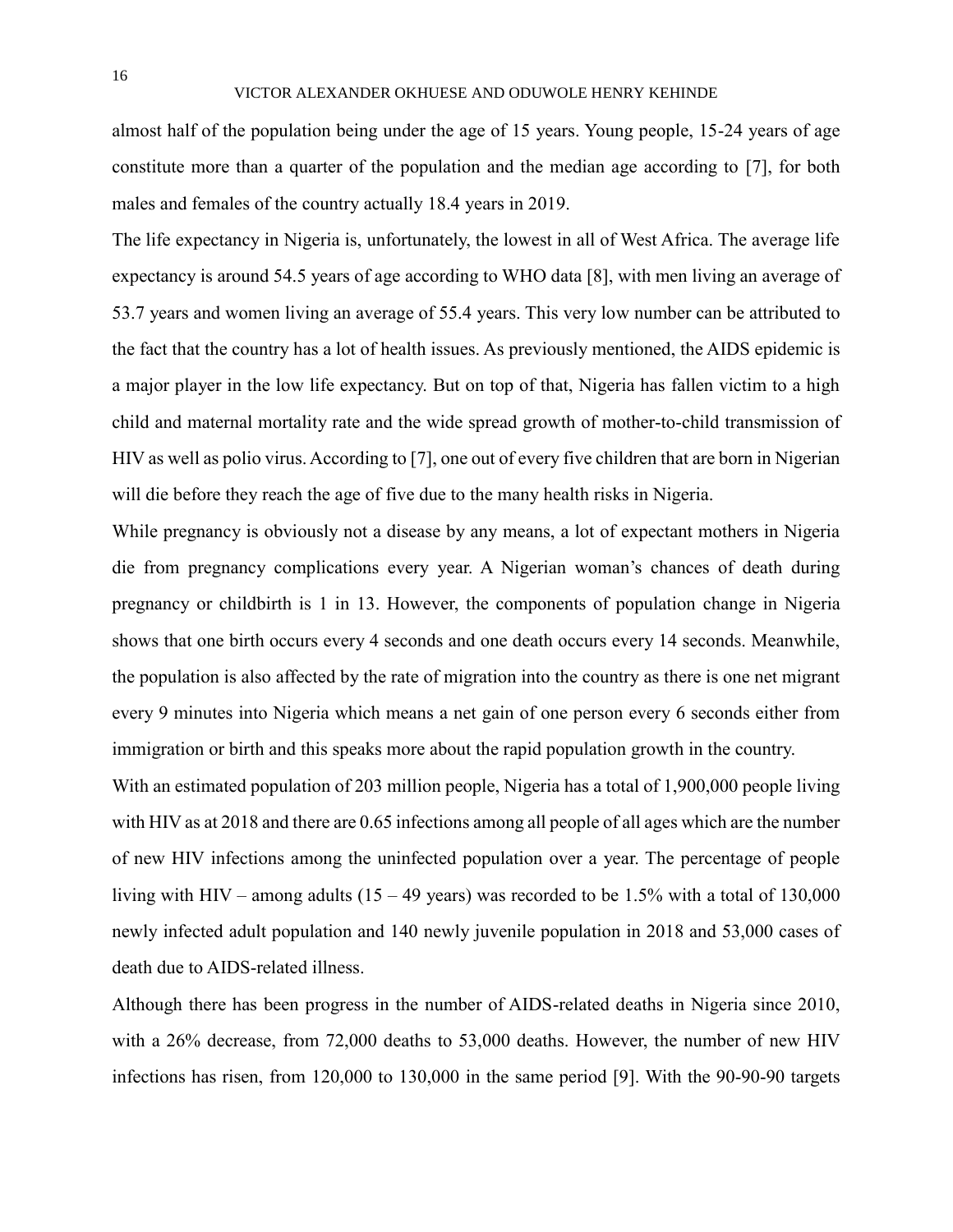vision for 2020, which implies a 90% of people living with HIV knowing their HIV status, 90% of people who know their HIV-positive status being able to access treatment and 90% of people being placed on treatment to have suppressed viral loads, it was observed based on the 90-90-90 target that in 2018 only 67% of people living with HIV knew their status and of the 81% of people living with HIV who are supposed to be on treatment, only 53% of them were on treatment and of the 73% of people who were expected to have virally suppressed the disease, only 42% of them have virally suppressed it which shows a sharp contrast from the envisioned target of 2020.

According to UNAID factsheet [9], of all adults aged 15 years and over living with HIV, 55% were on treatment as at 2018 while only 35% of children/juvenile aged  $0 - 14$  years living with HIV were on treatment. Also, 4% of pregnant women living with HIV accessed antiretroviral medicine to prevent transmission of the virus to their baby (MTC), which has helped to prevent about 7,200 new HIV infections among new-borns. The report further shows that women are disproportionally affected by HIV in Nigeria as of the 1,800,000 adults living with HIV, 1,000,000 (55.6%) were women. Whereby new HIV infections among young women aged  $15 - 24$  years were less than double those among young men with 26,000 new infections among young women, compared to 15,000 among young men. More so, HIV treatment was found to be higher among women than men, however, with 68% of adult women living with HIV on treatment, compared to 37% of adult men.

The baseline parameters for Nigeria include total population (both juvenile and adult), birth rate **(** $\lambda$ **)**, natural death rate for juvenile ( $\mu_1$ ) and natural death rate for adult ( $\mu_2$ ) as estimate gotten from [9]. See Table 1 for details.

## **3.2 DESCRIPTION AND VALIDATION OF OTHER ESTIMATED PARAMETERS**

**(a) Proportion of susceptible, exposed, infected, removed and undetectable=untrasmittable individuals in both the Juvenile and Adult subpopulation**  $(s_1, s_2, e_1, e_2, i_1, i_2, r_1, r_2, u_1, and u_2)$ 

The United Nations AIDS [9] and the World Population Review [7] estimates there are about was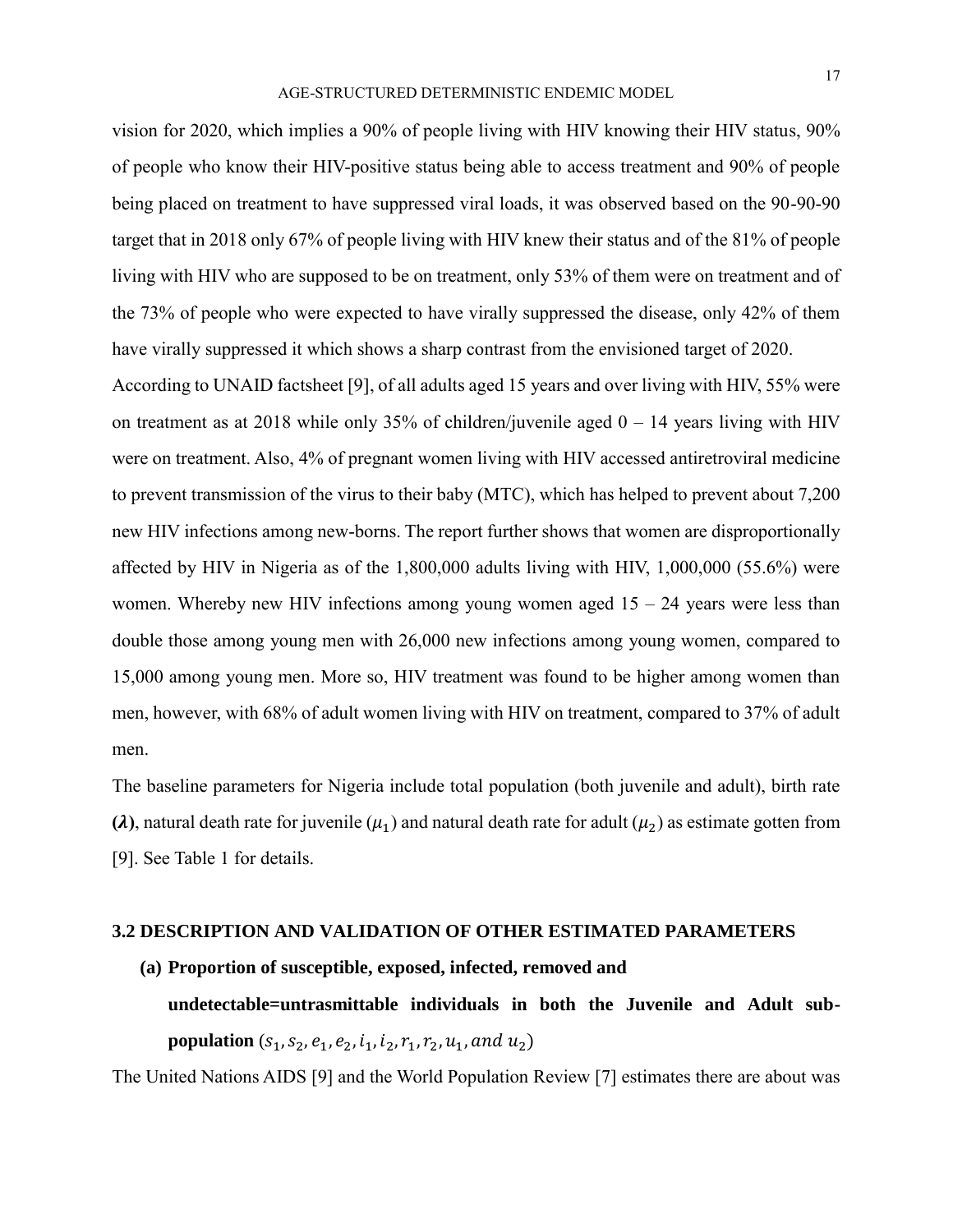1,900,000 people living with HIV in Nigeria, ranking the country with the second highest burden of HIV infection in Africa after South Africa and the World at large followed by Mozambique and India respectively. Females constitute over half (55.56%) of people living with HIV in Nigeria, making a total of about 1,000,000 women and girls are infected with HIV and a total of 900,000 males. The estimated overall HIV prevalence rate is approximately 1.4% among the Nigerian Population. For adults aged between  $15 - 49$  years, an estimated 1.5% of the population is HIV positive.

For the purpose of this study we use 203,248,775 as the estimated population for Nigeria, with a total of 85,364,485 juveniles  $(0 - 14$  years) and 117,884,290 adults (15 years and above) according World Population Review (2019) updates. This put the proportion of susceptible juveniles and adult to be  $s_1(0) = 0.41999999$  and  $s_2(0) = 0.58$  respectively.

However, in this study we take the proportion of susceptible population to also start for the proportion of exposed with the assumption that all the susceptible class are equally vulnerable to be exposed to being infected in an ideal situation where MTC and adult behaviours are left unsupervised. Therefore, this put the proportion of exposed juvenile and adult to be  $e_1(0) = 0.42$ and  $e_2(0) = 0.58$  respectively.

Current estimate according to [9] put the number of infected juveniles and adult in South Africa to be about 1,900,000, with a total of 140,000 juveniles and 1,760,000 adults. Using similar approach as in the susceptible compartment where  $N_1 = 85,364,485$  juveniles (0 – 14 years) and  $N_2 =$ 117,884,290 adults (15 years and above), we therefore have the proportion of infective to be  $i_1(0) = 0.0164$  for the juveniles and  $i_2(0) = 0.0149$  for adult populations.

According to UNAID factsheet [9], about 53% of people living with HIV in Nigeria who need Highly Active Antiretroviral Treatment (HAART) have access to it making a total of about 1,007,000 people having assess to HAART in 2018 with about 665,800 juveniles and 1,045,000 adults where  $N_1 = 85,364,485$  juveniles (0 – 14 years) and  $N_2 = 117,884,290$  adults (15 years and above). We therefore have the proportion of infective receiving treatment in the juvenile and adult sub-population as  $r_1(0) = 0.0077995$  and  $r_2(0) = 0.0088646$  respectively.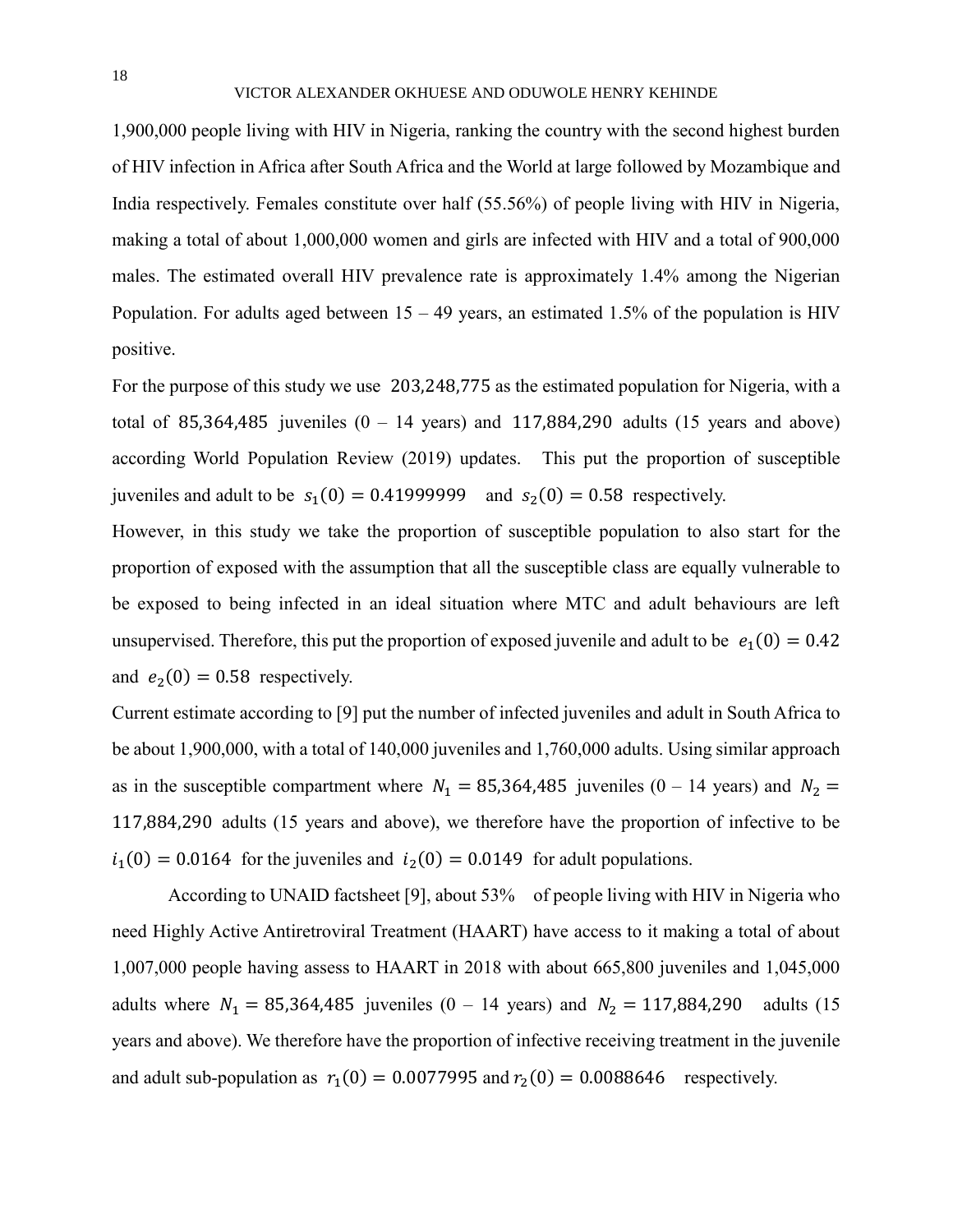Also, with a success rating in achieving the 90-90-90 targets envision for 2020, 67% of people living with HIV in Nigeria knew their status and need HAART and 53% of them being actively under treatment of HAART. As a result of that about 42% of the 1,007,000 having assess to HAART in 2018 were virally suppressed, that is, the HIV in the 422,940 people is undetectable and the HIV treatment brings the level of the HIV in the body to such a low level that tests cannot detect it. As long as the HAART is adhered to and viral load remains undetectable (and monitored) they remain untrasmitable and hence cannot transmit to others and their health is not affected by HIV. Therefore, according to [9] 53% of the Nigerian infective population (55% and 55% adults and juvenile respectively) were on HAART, hence, 42% of that 55% adults and 35% juvenile are undetectable and untransmitable which makes up a total of 97,699 and 62,172 undetectable=untransmitable adult and juvenile sub-populations respectively with  $N_1$  = 85,364,485 juveniles (0 – 14 years) and  $N_2 = 117,884,290$  adults (15 years and above). We therefore have the proportion of virally suppressed population in the juvenile and adult subpopulation as  $u_1(0) = 0.00073$  and  $u_2(0) = 0.00083$  respectively.

(b) Death rate due to AIDS  $(\alpha_1, \alpha_2)$  and maximum death rate due to AID  $(\alpha_0)$ These are all gotten from [9]. See Table 1.

**(c) Disease induced death rate of the infected juveniles and infected adults not receiving HAART**  $(\varphi_1, \varphi_2)$ .

These are all gotten from [9]. See Table 1.

(d) Disease induced death rate of the infected juveniles and infected adults  $(\varpi_1, \varpi_2)$ **receiving HAART.**

To get the value for  $\overline{\omega}_1$  and  $\overline{\omega}_2$ , we use the formula  $\overline{\omega}_i = \varphi_i e^{-kT}$  where  $i = 1, 2$  represent the juvenile and adult sub-population respectively.  $\varpi_1$  and  $\varpi_2$  represents the death rate of the juvenile and adult sub-population who are not receiving HAART.  $k$  is the efficacy of the drug and T is the maximum lifespan after infection, as provided by [10]. See Table 1.

**(e) The rate of progression from HIV to AIDS in the juvenile and adult sub-population**   $(\mathbf{v}_1, \mathbf{v}_2)$ .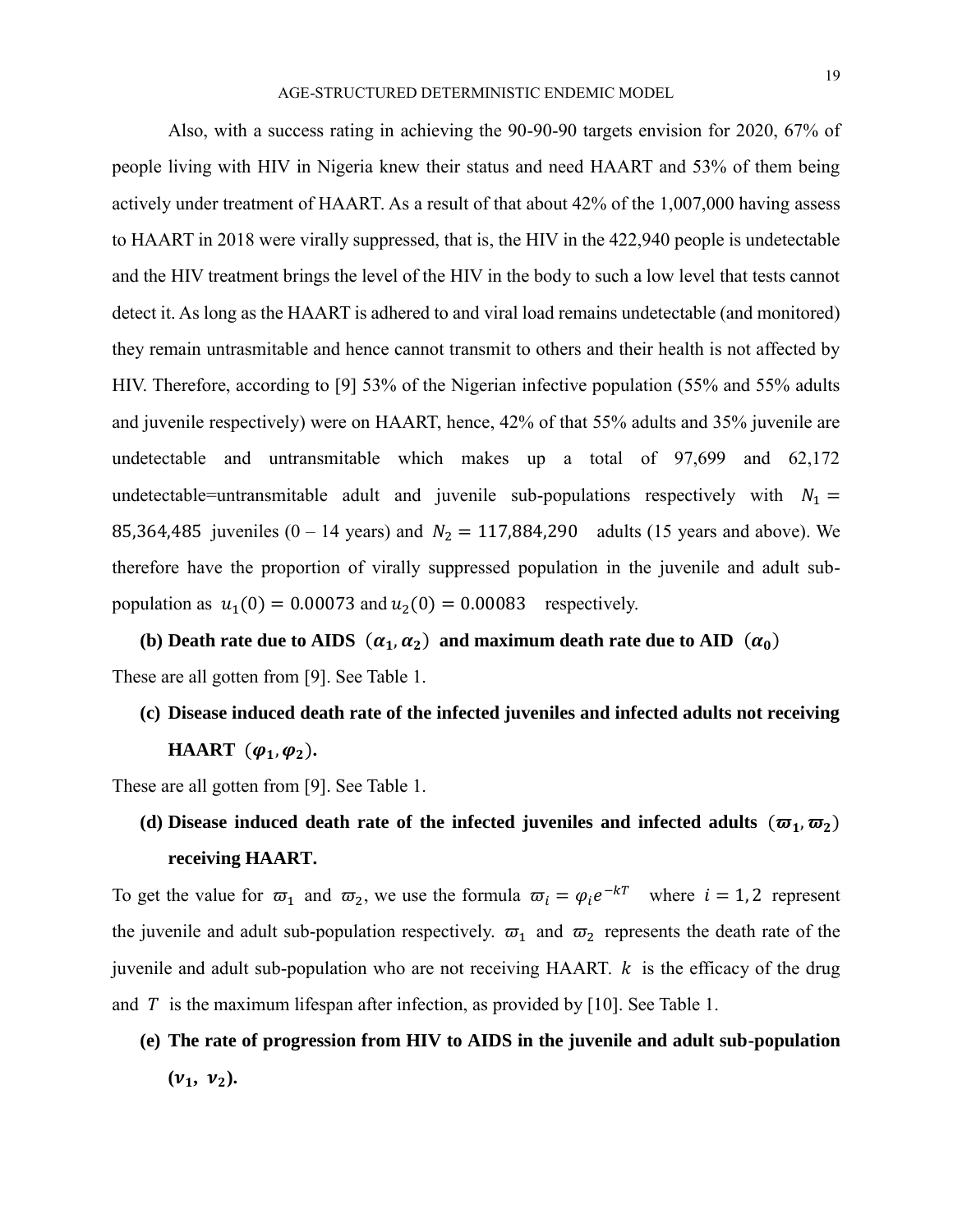Without loss of generality, the rate of progression from HIV to AIDS in the juvenile and adult subpopulation is taken to be  $v_1 = 0.125$  and  $v_2 = 0.070$  as early diagnosis of HIV infection in children is essential because due to weaker immune systems, the infection in infants and children tends to progress faster than in adults.

## **(f) Maturation rate of susceptible, exposed, infected, removed and undetectable juvenile**

# **to adults**  $(\eta_s, \eta_e, \eta_i, \eta_r$  and  $\eta_u)$

Maturation is achieved by transferring a portion of the susceptible juvenile to its corresponding susceptible adult sub-population. In the susceptible juvenile compartment, we estimate the number of children alive, for each distinct age between 0 and 14, based on the annual mortality and population growth rate of Nigeria. We then divide the number of 14 years old by the total size of the juvenile sub-population [1]. This will result in the rate of children who will turn 13 and will thus enter the sexually active adult class. The maturation rate for susceptible is thought to be higher than that for the infected population, which in turn is higher for the removed class receiving treatment. In the current research work, the estimated value for the maturation rate for each compartment is given as  $\eta_s = 0.05$ ,  $\eta_e = 0.04$ ,  $\eta_i = 0.03$ ,  $\eta_r = 0.02$  and  $\eta_u = 0.01$ .

(g) Probability of transmission by adult members of class  $I_2$  and class  $R_2$  ( $\beta$ ,  $\beta'$ ) The term  $\beta$  and  $\beta'$  are referred to as probabilistic terms that lies between 0 and 1 and it is expected that  $\beta' < \beta$ . In this research work, we choose to adopt probability of transmission values from [1] which states that probability of transmission is low if it falls within the range ( $\beta \leq$ 0.015,  $\beta' \le 0.00136$  and it is high when it falls within the range ( $\beta \ge 0.150$ ,  $\beta' \ge 0.010$ ). For example in every 1000 adults, 15 transmit the disease in the infected compartment and 1 transmit the disease in the removed compartment is regarded as low transmission rate. Similarly, in every 1000 adults, 150 transmit the disease in the infected compartment and about 10 transmit the disease in the removed compartment is regarded as high transmission rate.

# **(h) Probability of secondary infection by recovered juveniles and adult populations in**   $U = U$  compartment  $(\rho_1, \rho_2)$

The recruitment into the  $U$ -class from the  $R$ -class depends on the effectiveness of the HAART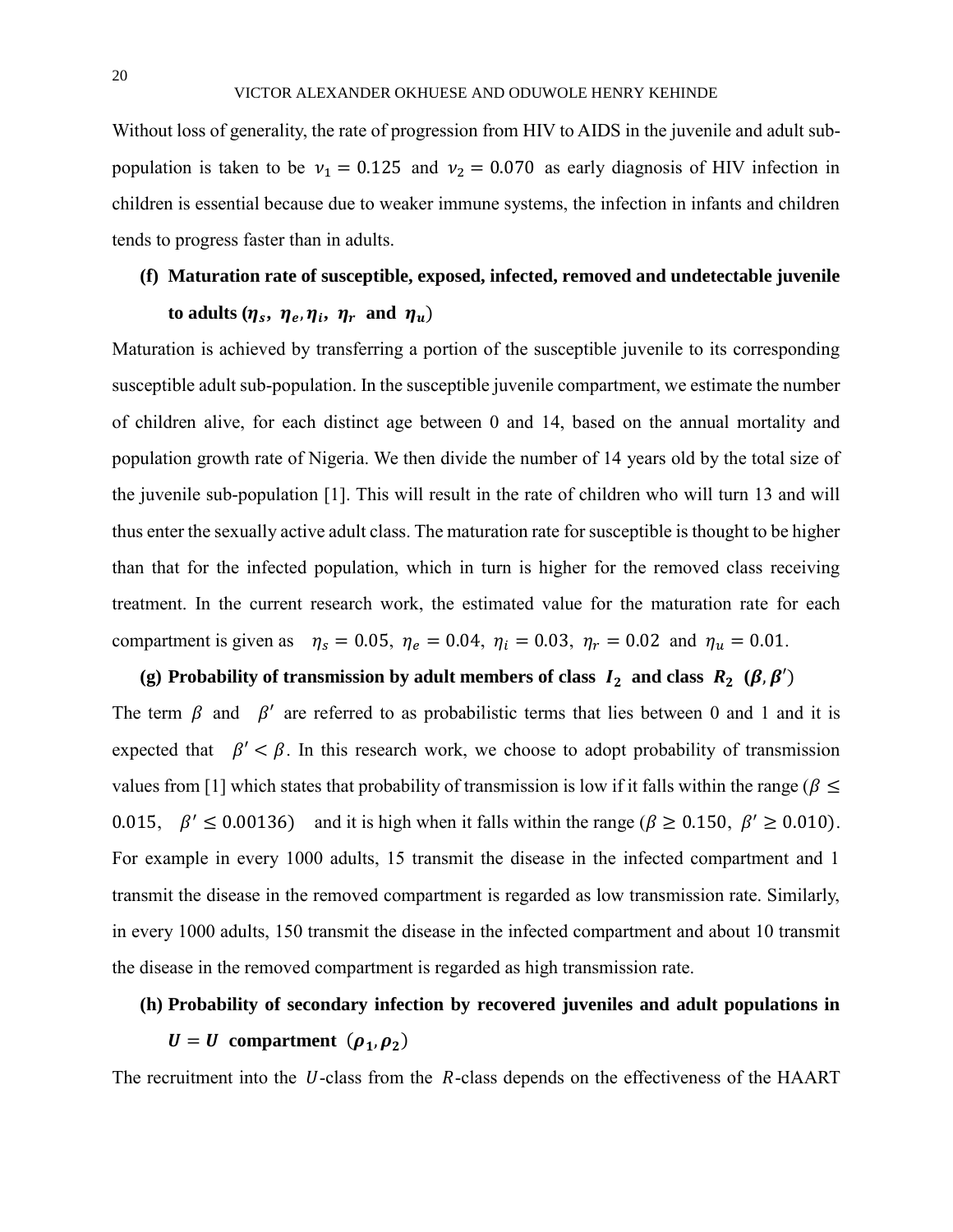and the change in social behavior of the recovered population. This is done at a rate  $\rho_1$  and  $\rho_2$ for the recovered juvenile and adult sub-population respectively.

The recruitment into the  $S$ -class over again from the  $U$ -class depends on how long the population in the  $U$ -class remain in the class while actively receiving treatment. This stage it is assumed that the compartment is filled with fully removed population whose viral load is less than 1% and have 0% chance of secondary infection. This is done at a rate  $\varepsilon_1$  and  $\varepsilon_2$  for juvenile and adult subpopulation respectively.

There is a chance of infection by the juvenile and adult population in the U=U class at  $\rho_1$  and  $\rho_2$  probability if the administration of HAART is discontinued at any given time.

The term  $\rho_1$  and  $\rho_2$  are referred to as probabilistic terms that lies between 0 and 1 and it is expected that  $\rho_1 < \rho_2$  the probability of re-infection by juvenile is almost negligible but for the purpose of accuracy we take  $\rho_1$  into consideration no matter how small . In this research work, probability of transmission is low if it falls within the range ( $\rho_2 \le 0.25$ ,  $\rho_1 \le 0.0016$ ) and it is high when it falls within the range ( $\rho_2 \ge 0.35$ ,  $\rho_1 \ge 0.012$ ).

## (i) **Treatment rate of the juvenile and adult sub-population**  $(\sigma_1, \sigma_2)$

The term  $\sigma_1$  and  $\sigma_2$  are referred to as the proportion of those receiving treatment in comparison with the juvenile and adult sub-population respectively. It expressed as  $\sigma_i = \frac{n(I_i)}{N_i}$  $\frac{\overline{u_i}}{N_i}$ . The treatment rate is low when it falls within the range ( $\sigma_1 \le 0.25$ ,  $\sigma_2 \le 0.25$ ) for the juvenile and adult sub-population. Similarly treatment rate is high when it falls within the range ( $\sigma_1 \ge$ 0.85,  $\sigma_2 \ge 0.85$ ). For example in every 100 juveniles or adults that are infected, when 25 or less receive treatment, then it is regarded as low treatment rate, while in every 100 juveniles or adults, when 75 and above receive treatment, it is regarded as high treatment rate.

# (j) Rate of exposure or latency rate of juvenile and adult sub-population  $(\pi_1, \pi_2)$

The recruitment from the  $S$ -class into the  $E$ -class is through birth for newborns and through heterosexual activities for adults. This is done at a rate  $\pi_1$  and  $\pi_2$  for the juvenile and adult subpopulation respectively. Due to the care given to pregnant mothers and proper vaccination during pregnancy the rate of latency for juvenile will be low as compared to that of adults. For adults, a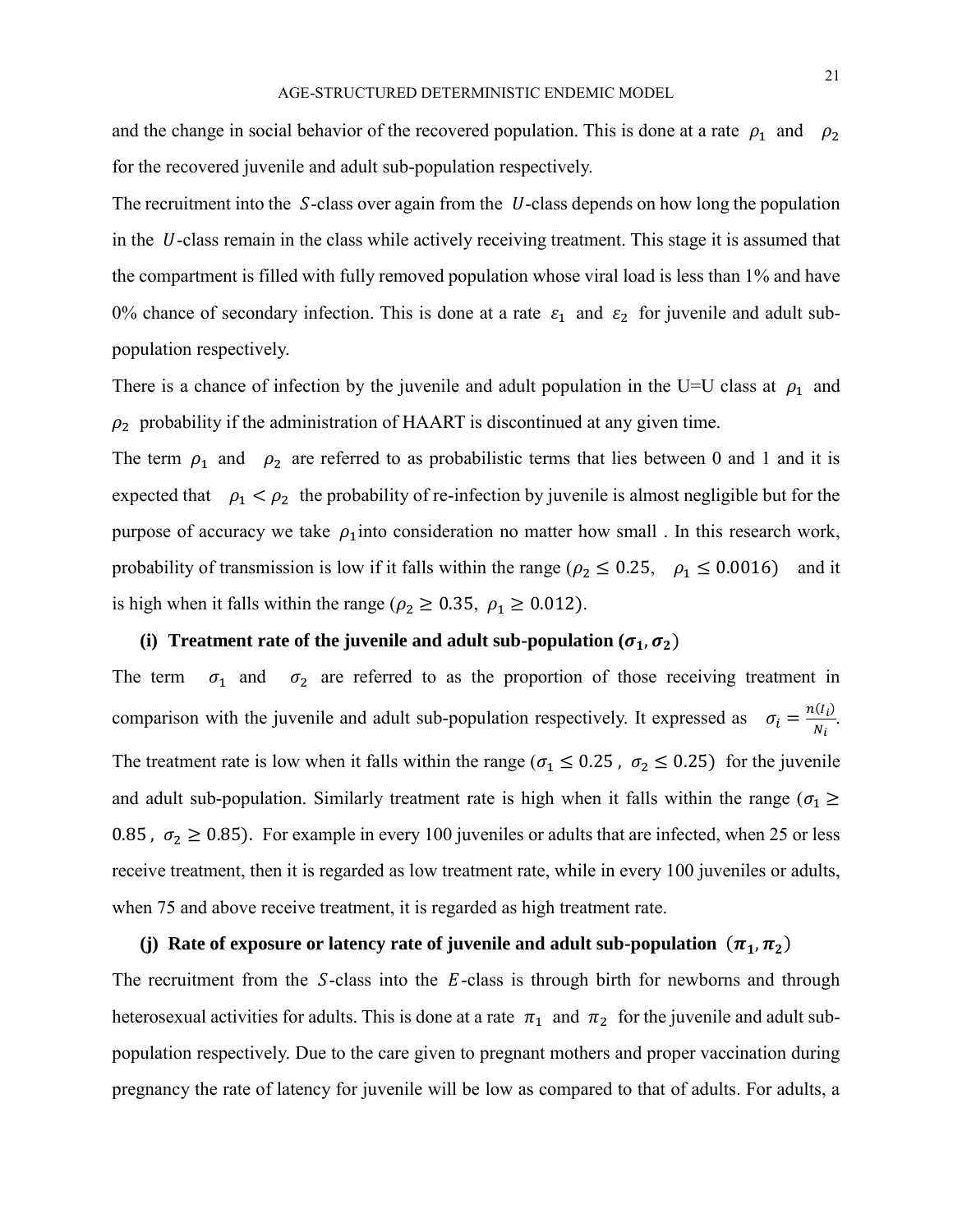lot of factors exposes them or makes them more latent than the juvenile and some of this factors could include heterosexual relationships, use of unsterilized syrings for drugs and medication, and other uncultured behaviours hence in this research,  $\pi_1 < \pi_2$ .

# (k) Average number of sexual partners in the  $I_2$  and  $R_2$  class  $(c, c')$

The average number of sexual partners in the infected class and removed class is 1 respectively. Although it is expected that  $c' < c$  since  $\beta' < \beta$ .

# **(l) Proportion of infected newborn**  $(\xi)$  **and healthy**  $(1 - \xi)$  **newborn**

The term  $\xi$  and  $(1 - \xi)$  are referred to as the proportion of those children born with the disease and those born healthy. Hence this parameter must lies between 0 and 1 ( $0 \le \xi \le 1$ ). It expressed as

 $\xi = \frac{\text{Numbers of healthy newborn}}{\text{Total Number of babies born by infected and susceptible mothers}}.$ 

$$
1 - \xi = \frac{\text{Numbers of Infected newborn}}{\text{Total Number of babies born by infected and susceptible mothers}}
$$

# (m) Incidence rate in juvenile and adult sub-population  $(B_1(t), B_2(t))$

The incidence rate in the juvenile sub-population is negligible because there is no sexual contact and hence  $B_1(t) = 0$  and that of the adult sub-population, because there is actively a force of infection,  $B_2(t) > 0$ .

**(n) Probability of induced death of juvenile and adult sub-population not receiving HAART**  $(\tau_1, \tau_2)$ 

These are all gotten from [9]. See Table 1.

**(o) Proportion of removed juveniles and adult still receiving treatment and being moved**  to susceptible class  $(\varepsilon_1, \varepsilon_2)$ .

These are all gotten from [9]. See Table 1.

### **3.3 NUMERICAL EXPERIMENTS OF THE MODEL**

The age-structured deterministic model  $(3.34) - (3.43)$  was solved numerical using Runge-Kutta-Fehllberg 4-5th order method and implemented using Maple 15 Software (Maplesoft, Waterloo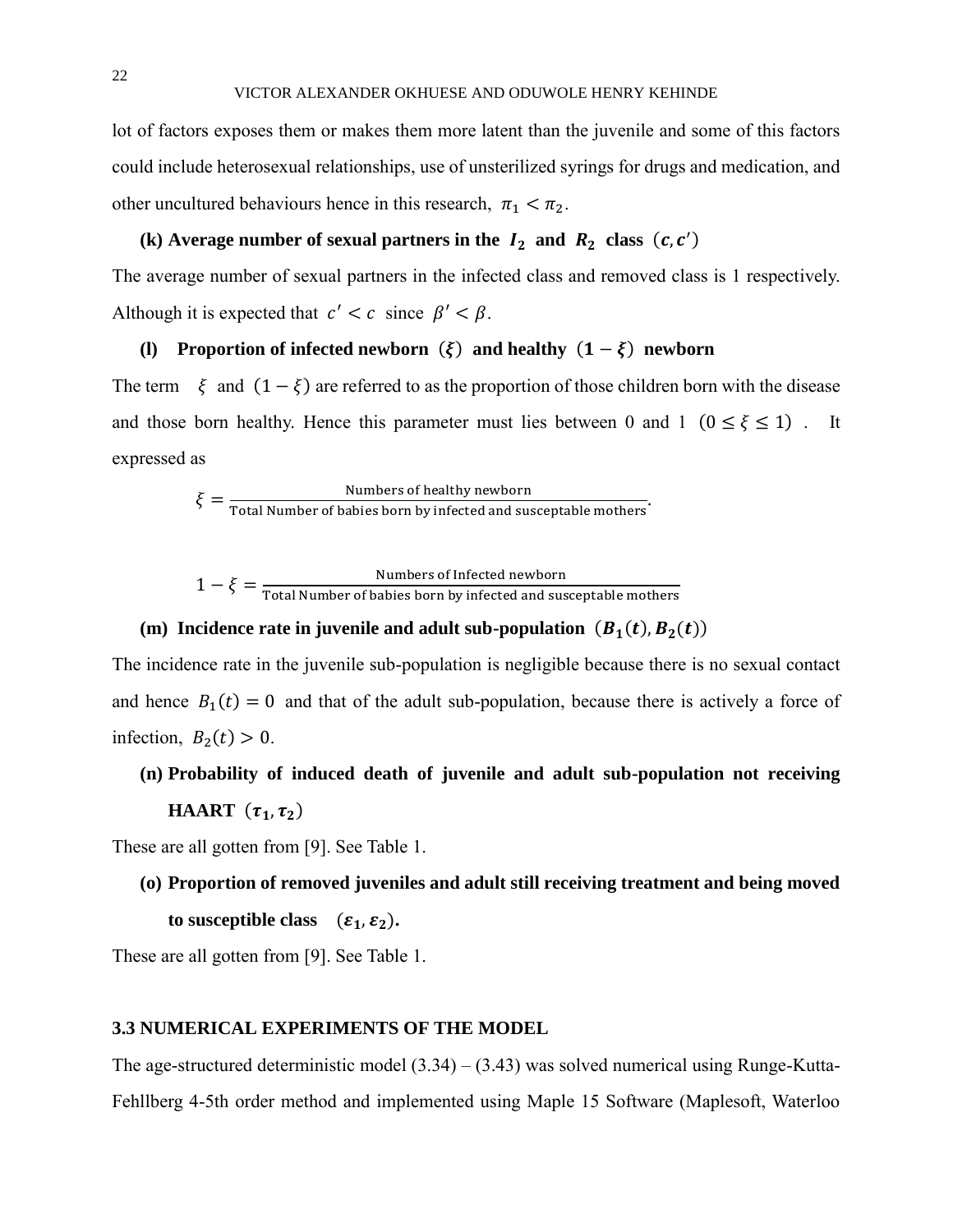Maple Inc, 2012). The model equations were first transformed into proportions, thus reducing the model equations to ten differential equations. The parameters used in the implementation of the model are shown in Table 1 below. Parameters were chosen in consonance with the threshold values obtained in the stability analysis of the disease free equilibrium state of the model.

| <b>Parameters</b>                  | <b>Values</b>            | <b>Source</b> | <b>Parameters</b> | <b>Values</b> | <b>Source</b>        |
|------------------------------------|--------------------------|---------------|-------------------|---------------|----------------------|
| N(0)                               | 203, 248, 775            | [9]           | $c^{\prime}$      | $1.00**$      | Assumed              |
| $N_1(0)$                           | 85,364,485               | $[9]$         | $B_2(t)$          | 0.01037146    | Author's computation |
| $N_2(0)$                           | 117,884,290              | [9]           | T                 | 10            | [8]                  |
| $s_1(0)$                           | 0.41999999               | $[9]$         | $\alpha_0$        | 0.0408        | [8]                  |
| $e_1(0)$                           | 0.42                     | [9]           | $\alpha_1$        | 0.0144        | [9]                  |
| $i_1(0)$                           | 0.0164                   | $[9]$         | $\rho_1$          | 0.012         | $[9]$                |
| $r_1(0)$                           | 0.007799                 | [9]           | $\alpha_2$        | 0.0122        | [9]                  |
| $\boldsymbol{u}_1(\boldsymbol{0})$ | 0.00073                  | $[9]$         | $\varphi_1$       | 0.0760        | $[9]$                |
| $v_1$                              | 0.125                    | $[11]$        | $\rho_2$          | 0.35          | [9]                  |
| $s_2(0)$                           | 0.579                    | $[9]$         | $\varphi_2$       | 0.0520        | $[9]$                |
| $e_2(0)$                           | 0.58                     | [9]           | $\mu_1$           | 0.0890        | [9]                  |
| $i_2(0)$                           | 0.0149                   | $[9]$         | $\pi_1$           | $0.025**$     | Assumed              |
| $r_2(0)$                           | 0.0088646                | [9]           | $\mu_2$           | 0.01512       | $[9]$                |
| $u_2(0)$                           | 0.00083                  | $[9]$         | $\lambda$         | 0.038098      | [8]                  |
| v <sub>2</sub>                     | 0.070                    | [11]          | $\pi_2$           | $0.05**$      | Assumed              |
| $\eta_{s}$                         | $0.05***$                | Assumed       | $\boldsymbol{m}$  | 1.3809524     | $[9]$                |
| $n_e$                              | $0.04***$                | Assumed       | K                 | 0.5           | $[9]$                |
| $n_i$                              | $0.03***$                | Assumed       | $\beta$           | 0.150         | Assumed              |
| $\eta_r$                           | $0.02***$                | Assumed       | $\beta'$          | 0.010         | Assumed              |
| $n_{u}$                            | $0.01***$                | Assumed       | $\sigma_{\rm 1}$  | $0.25***$     | Assumed              |
| $\overline{\omega}_1$              | $0.0005121$ <sup>*</sup> | Computed      | $\sigma_2$        | $0.25***$     | Assumed              |
| $\varpi_2$                         | $0.0003503*$             | Computed      | $1-\xi$           | $0.85***$     | Assumed              |
| $\boldsymbol{c}$                   | $1.00**$                 | Assumed       | $\xi$             | $0.15***$     | Assumed              |
| $\varepsilon_1$                    | 0.0234504                | Assumed       | $\tau_1$          | 0.05432       | Assumed              |
| $\varepsilon_2$                    | 0.15120                  | Assumed       | $\tau_2$          | 0.19854       | Assumed              |
| a <sub>1</sub>                     | 0.0048                   | Computed      | a <sub>2</sub>    | 0.005037      | Computed             |

**Table 1 Estimated values of the parameters used in the Numerical experiments.**

**Computed based on parameter values**<sup>\*</sup>:  $\varpi_i = \varphi_i e^{-kT} B_2(t) = (c\beta I_2 + c'\beta'R_2 + \sigma_2\pi_2 E_2)/N_2$  Assumed<sup>\*\*</sup>:

Hypothetical data use for research purpose **Assumed\*\*\***: Based on [1].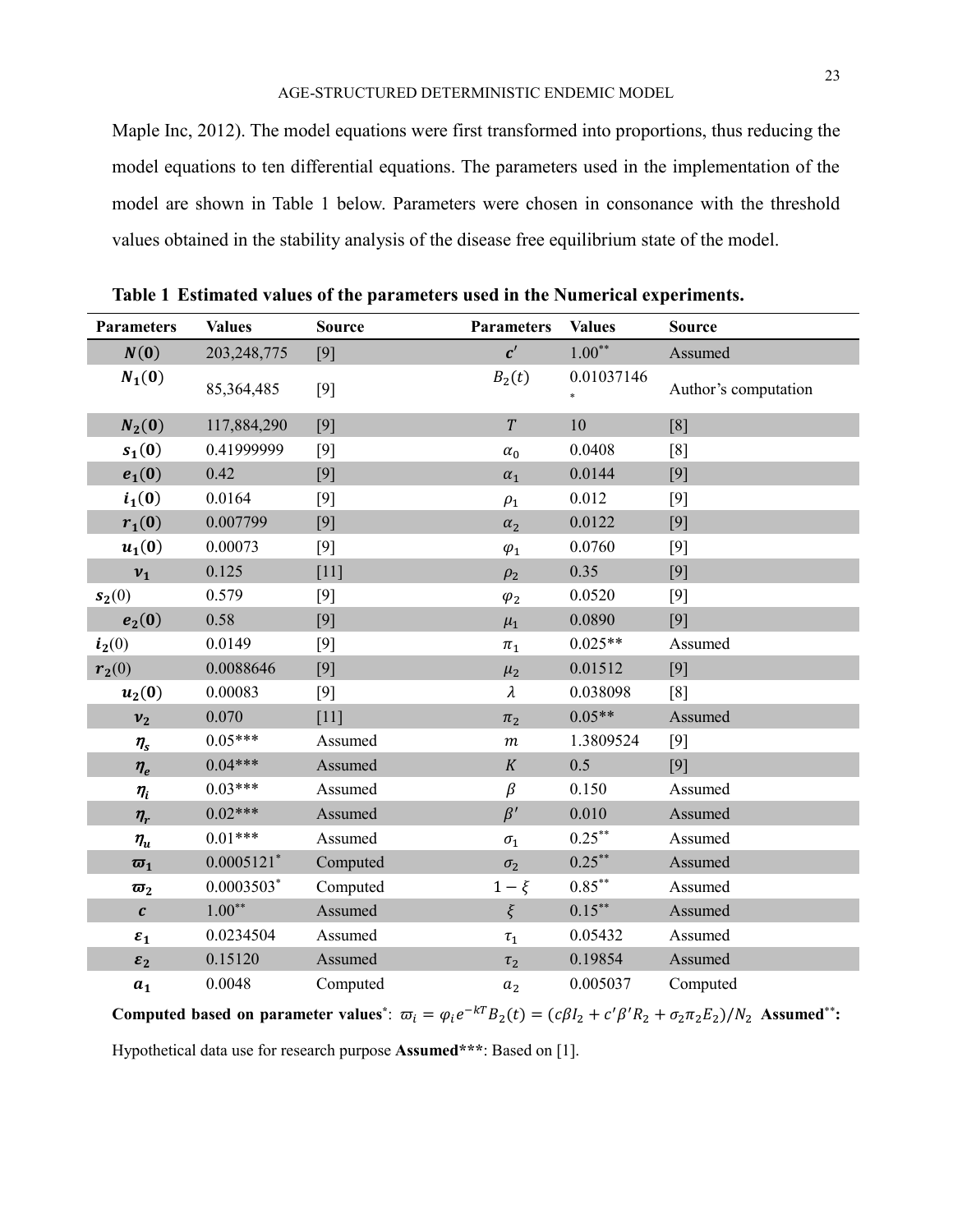#### **3.4 GRAPHICAL REPRESENTATION OF RESULTS**

**Experiment 1: The effect of treatment on recovery in the juvenile sub-population when the probability of**  secondary transmission is low ( $\rho_1 = 0.012$ ,  $\rho_2 = 0.35$ ) in the adult sub-population



**Figure 3.1** Recovery in the Juvenile sub-population when the probability of secondary transmission is low in the adult sub-population ( $\sigma_1 = 0.25$ ,  $\sigma_1 = 0.85$ ,  $\rho_1 = 0.012$ ,  $\rho_2 = 0.35$ ).

**Experiment 2: The effect of treatment on recovery in the adult sub-population when the probability of**  secondary transmission is low ( $\rho_1 = 0.012$ ,  $\rho_2 = 0.35$ ) in the adult sub-population



**Figure 3.2** Recovery in the Adult sub-population when the probability of transmission is low in the adult subpopulation ( $\sigma_2 = 0.25$ ,  $\sigma_2 = 0.75$ ,  $\rho_1 = 0.012$ ,  $\rho_2 = 0.35$ )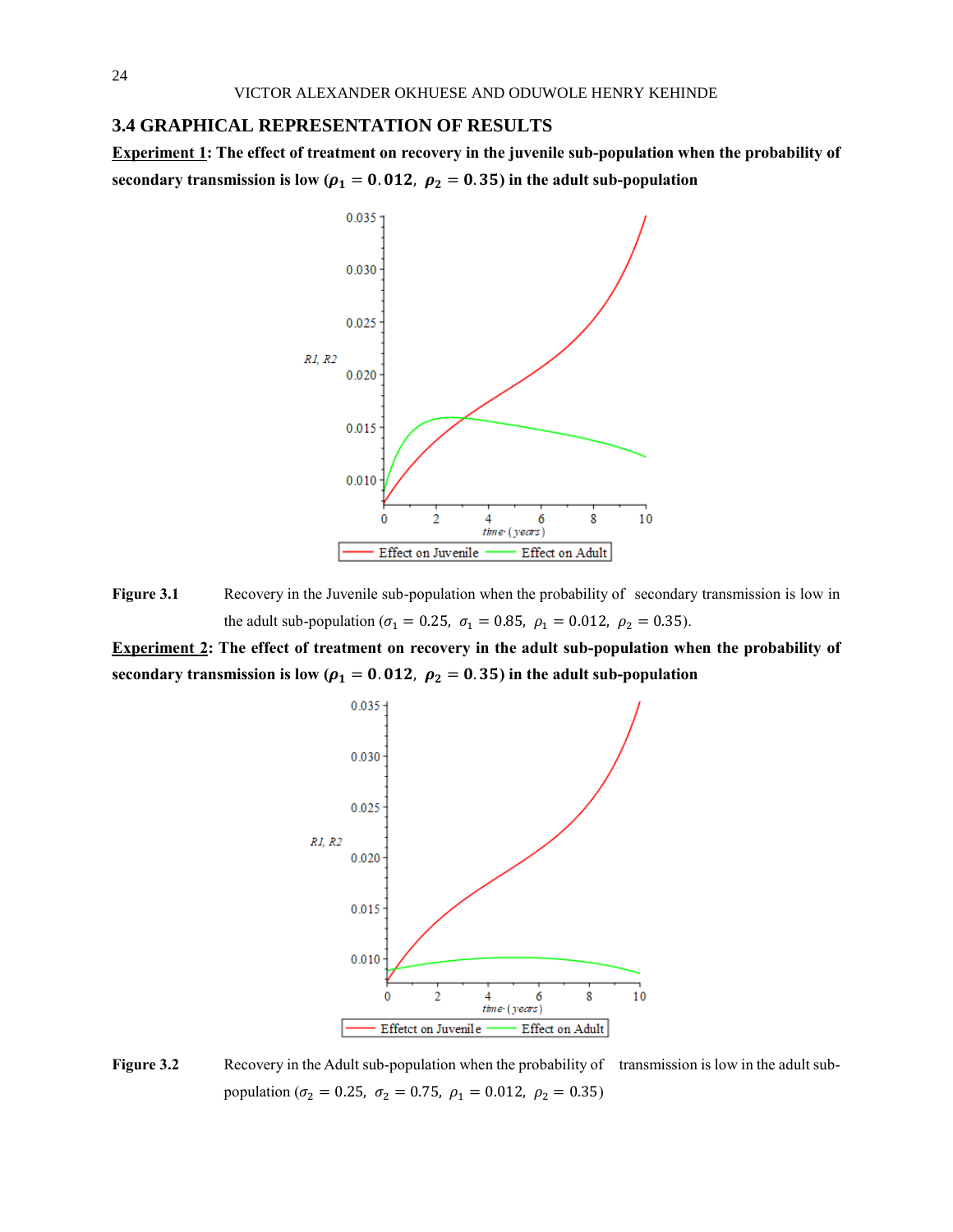**Experiment 3: The effect of treatment on recovery in the juvenile sub-population when the probability of**  secondary transmission is high ( $\rho_1 = 0.150$ ,  $\rho_2 = 0.010$ ) in the adult sub-population



**Figure 3.3** Recovery in the Juvenile sub-population when the probability of transmission is high in the adult sub-population ( $\sigma_1 = 0.25$ ,  $\sigma_1 = 0.85$ ,  $\rho_1 = 0.150$ ,  $\rho_2 = 0.010$ )

**Experiment 4:** The effect of low treatment rate ( $\sigma_1 = \sigma_2 \le 0.25$ ) recovery in the juvenile and adult sub**population when the probability of secondary transmission is low (** $\rho_1 = 0.012$ **,**  $\rho_2 = 0.35$ **)** 



**Figure 3.4** Recovery when the treatment rate is low and the probability of transmission is low ( $\sigma_1 = 0.25$ ,  $\sigma_2 =$ 0.25,  $\rho_1 = 0.012, \ \rho_2 = 0.35$ )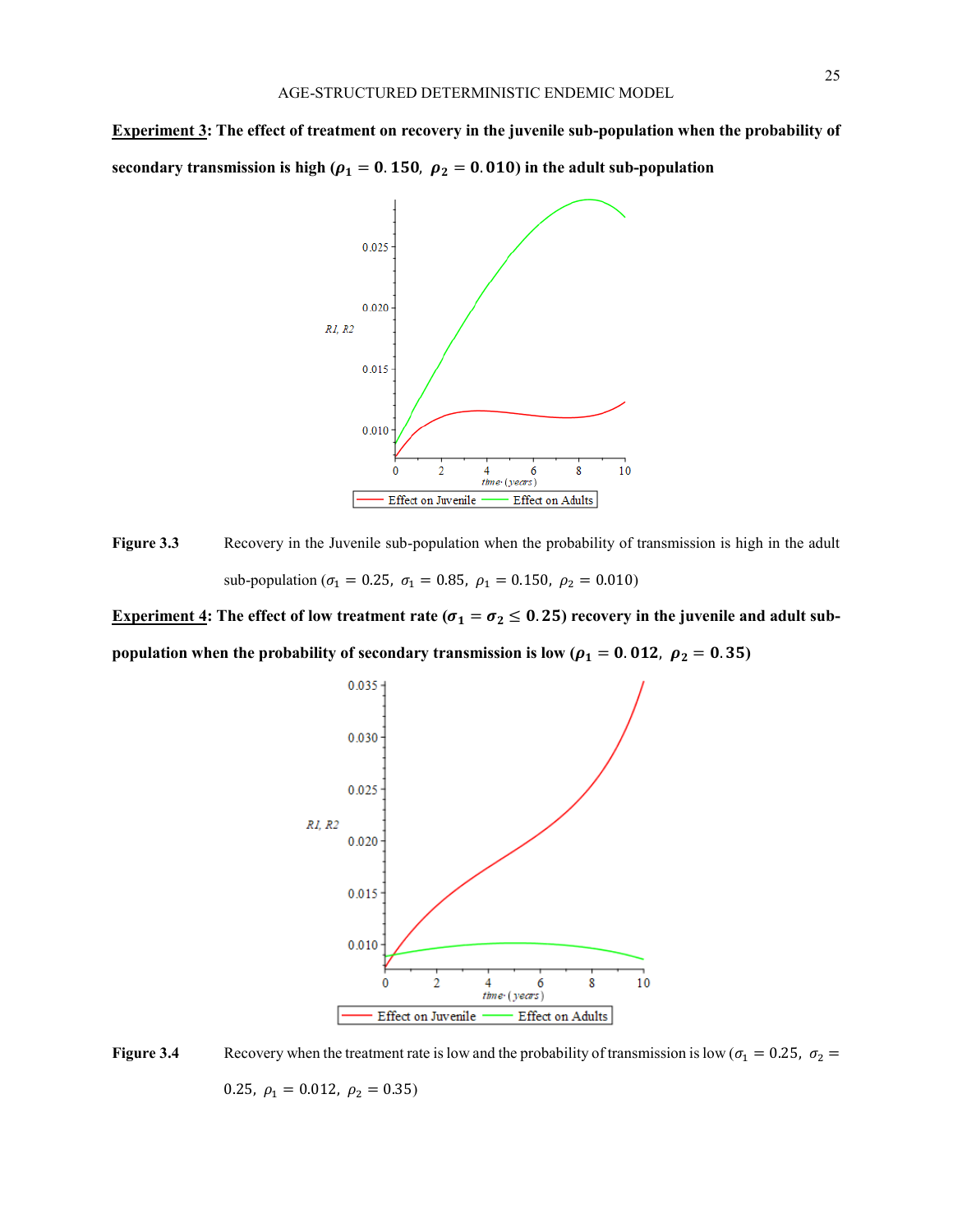**Experiment 5:** The effect of high treatment rate ( $\sigma_1 = \sigma_2 \ge 0.85$ ) on recovery in the juvenile and adult sub-population when the probability of secondary transmission is low ( $\rho_1 = 0.012$ ,  $\rho_2 = 0.35$ )



**Figure 3.5** Recovery when the treatment rate is high and the probability of transmission is low ( $\sigma_1 = 0.85$ ,  $\sigma_2 = 0.85$ ,  $\rho_1 = 0.012$ ,  $\rho_2 = 0.35$ ).

**Experiment 6:** The effect of low treatment rate ( $\sigma_1 = \sigma_2 \le 0.25$ ) on recovery in the juvenile and adult sub-population when the probability of secondary transmission is high ( $\rho_1 = 0.150$ ,  $\rho_2 = 0.010$ )



**Figure 3.6** Recovery when the treatment rate is low and the probability of transmission is high and ( $\sigma_1 = 0.25$ ,  $\sigma_2 = 0.25$ ,  $\rho_1 = 0.150$ ,  $\rho_2 = 0.010$ ).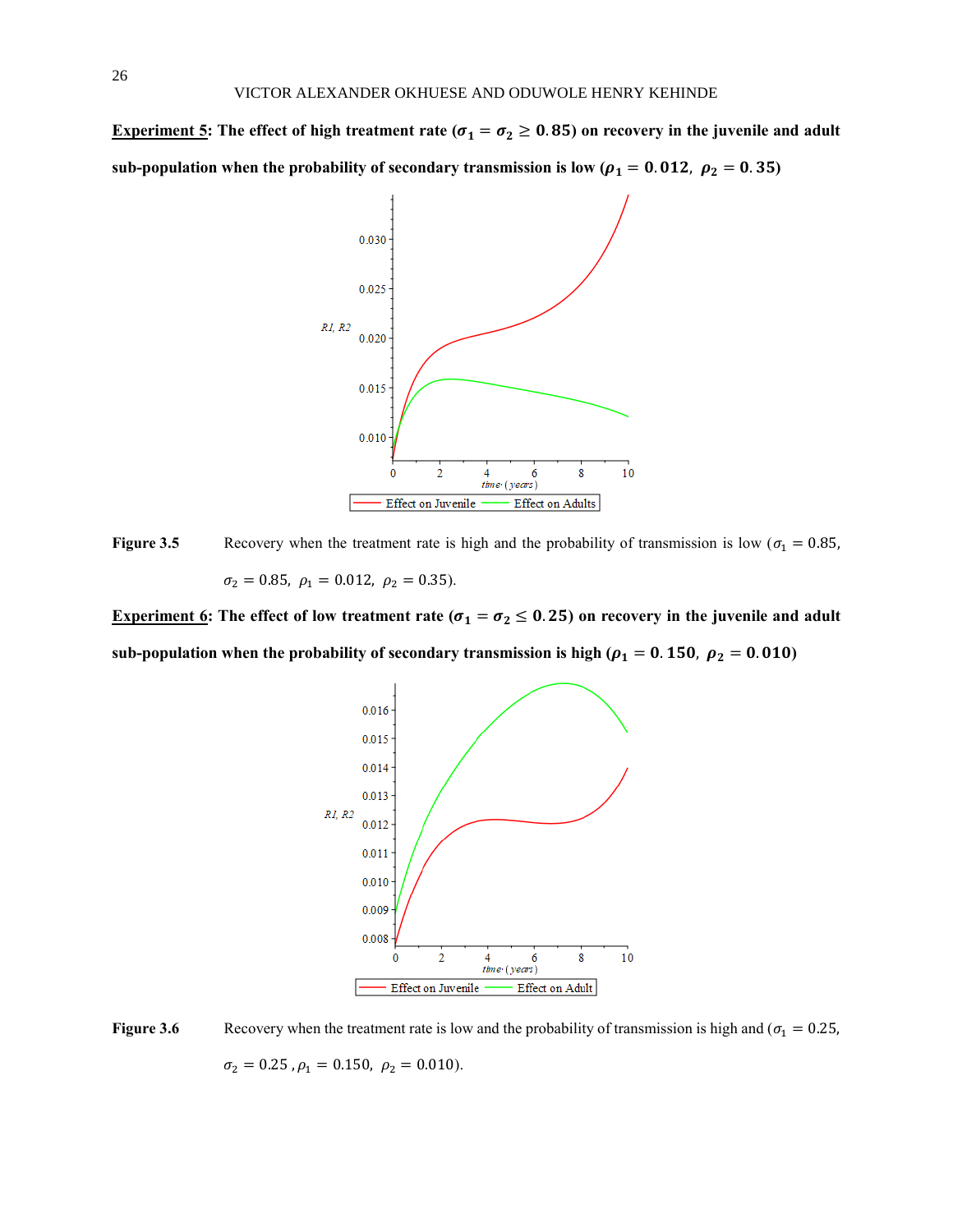**Experiment 7:** The effect of high treatment rate ( $\sigma_1 = \sigma_2 \ge 0.85$ ) on recovery in the juvenile and adult sub-population when the probability of secondary transmission is high ( $\rho_1 = 0.150$ ,  $\rho_2 = 0.010$ )



Figure 3.7 Recovery when the treatment rate is high and probability of secondary transmission is

high ( $\sigma_1 = 0.85$ ,  $\sigma_2 = 0.85$ ,  $\rho_1 = 0.150$ ,  $\rho_2 = 0.010$ )

**Experiment 8:** The effect of high treatment rate ( $\sigma_2 \ge 0.85$ ) on recovery when the probability of secondary transmission is low ( $\rho_1 = 0.012$ ,  $\rho_2 = 0.35$ ) and the juvenile sub-population is left untreated.



**Figure 3.8** Recovery with high treatment rate when the probability of transmission is low and the juvenile subpopulation is left untreated ( $\sigma_1 = 0.00$ ,  $\sigma_2 = 0.85$ ,  $\rho_1 = 0.012$ ,  $\rho_2 = 0.35$ ).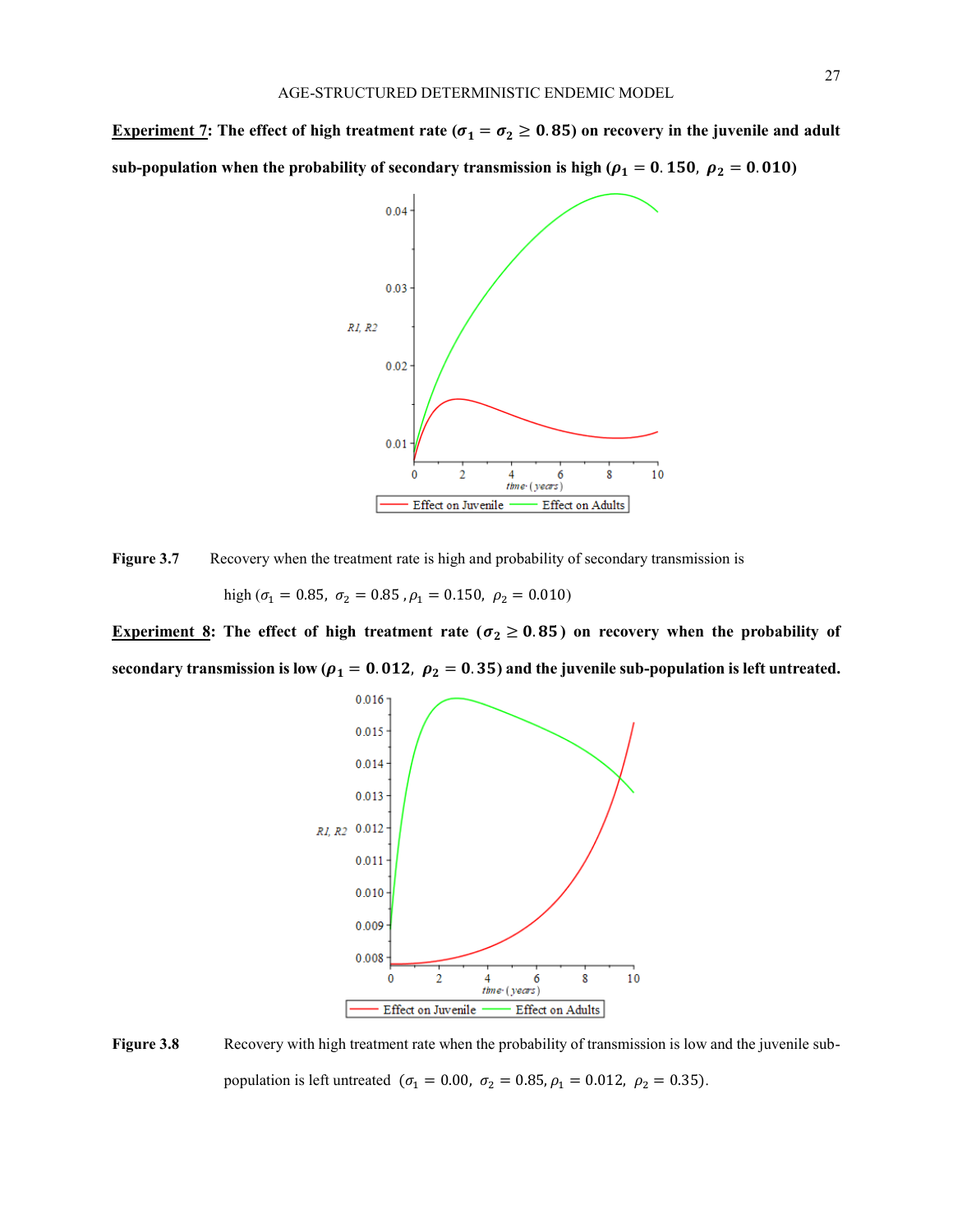**Experiment 9:** The effect of high treatment rate ( $\sigma_2 \ge 0.85$ ) on recovery when the probability of secondary transmission is high ( $\rho_1 = 0.150$ ,  $\rho_2 = 0.010$ ) and the juvenile sub-population is left **untreated.**



**Figure 3.9** Recovery with high treatment rate when the probability of transmission is high and the juvenile subpopulation is left untreated ( $\sigma_1 = 0.00$ ,  $\sigma_2 = 0.85$ ,  $\beta = 0.150$ ,  $\beta' = 0.010$ ).

**Experiment 10:** The effect of low treatment rate ( $\sigma_1 \le 0.25$ ) on recovery when the probability of secondary transmission is low ( $\rho_1 = 0.012$ ,  $\rho_2 = 0.35$ ) and the adult sub-population is left untreated



**Figure 3.10** Recovery with low treatment rate when the probability of transmission is low and the adult subpopulation is left untreated ( $\sigma_1 = 0.25$ ,  $\sigma_2 = 0.00$ ,  $\rho_1 = 0.012$ ,  $\rho_2 = 0.35$ )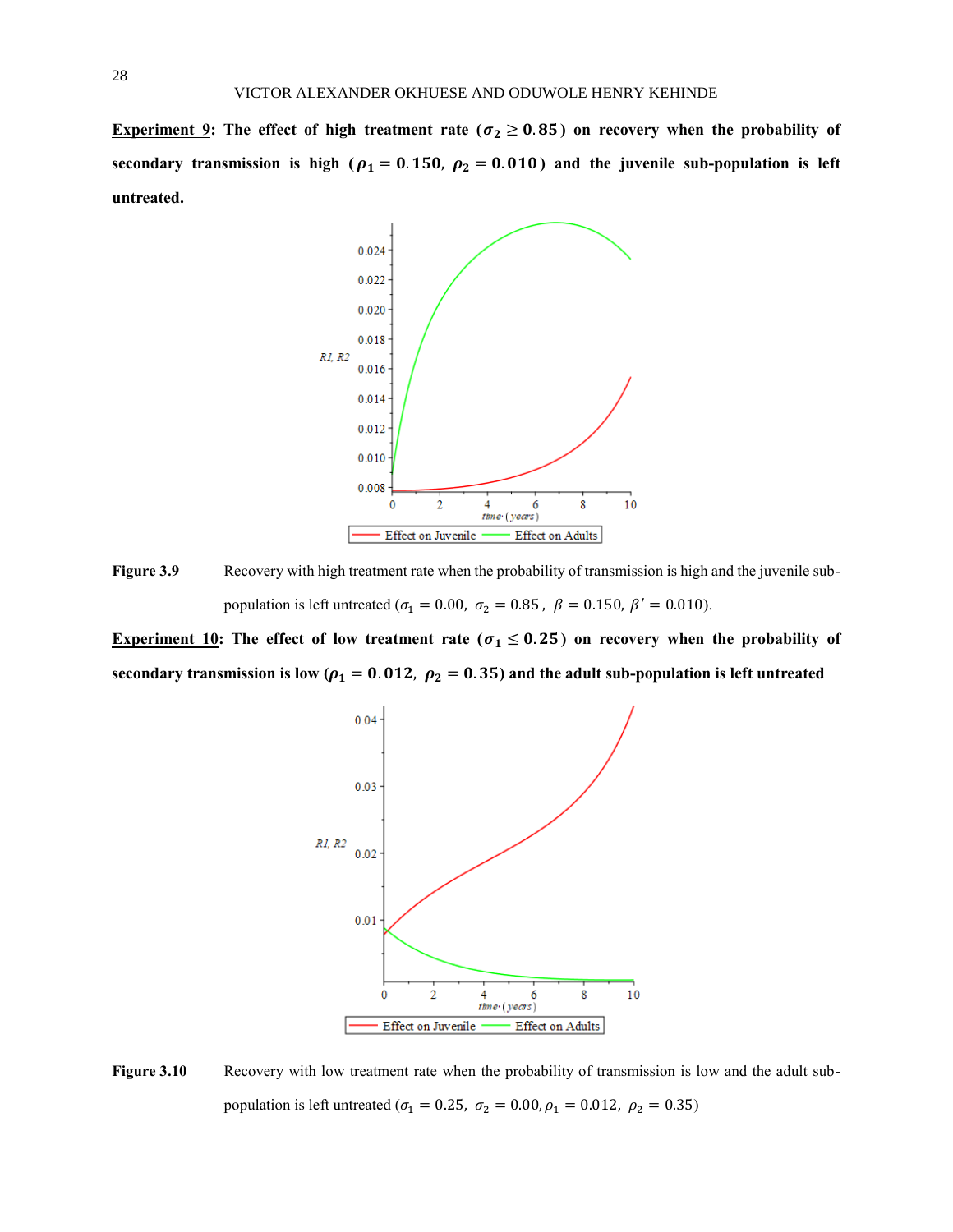**Experiment 11:** The effect of high treatment rate ( $\sigma_1 \ge 0.85$ ) on recovery when the probability of secondary transmission is high ( $\rho_1 = 0.150$ ,  $\rho_2 = 0.010$ ) and the adult sub-population is left untreated



**Figure 3.11** Recovery with high treatment rate when the probability of transmission is high and the adult subpopulation is left untreated ( $\sigma_1 = 0.85$ ,  $\sigma_2 = 0.00$ ,  $\rho_1 = 0.150$ ,  $\rho_2 = 0.010$ ).

**Experiment 10:** The effect of low treatment rate ( $\sigma_1 = \sigma_2 \le 0.25$ ) on recovery in the juvenile and adult sub-population when all newborns from infected mothers are HIV positive  $(\xi = 1.0)$ 



**Figure 3.12** Recovery in the juvenile and adult sub-population when all newborns from infected mothers are HIV positive and treatment rate is low. ( $\sigma_1 = 0.25$ ,  $\sigma_2 = 0.25$ ,  $\rho_1 = 0.075$ ,  $\rho_2 = 0.005$ ,  $\xi = 1.0$ ).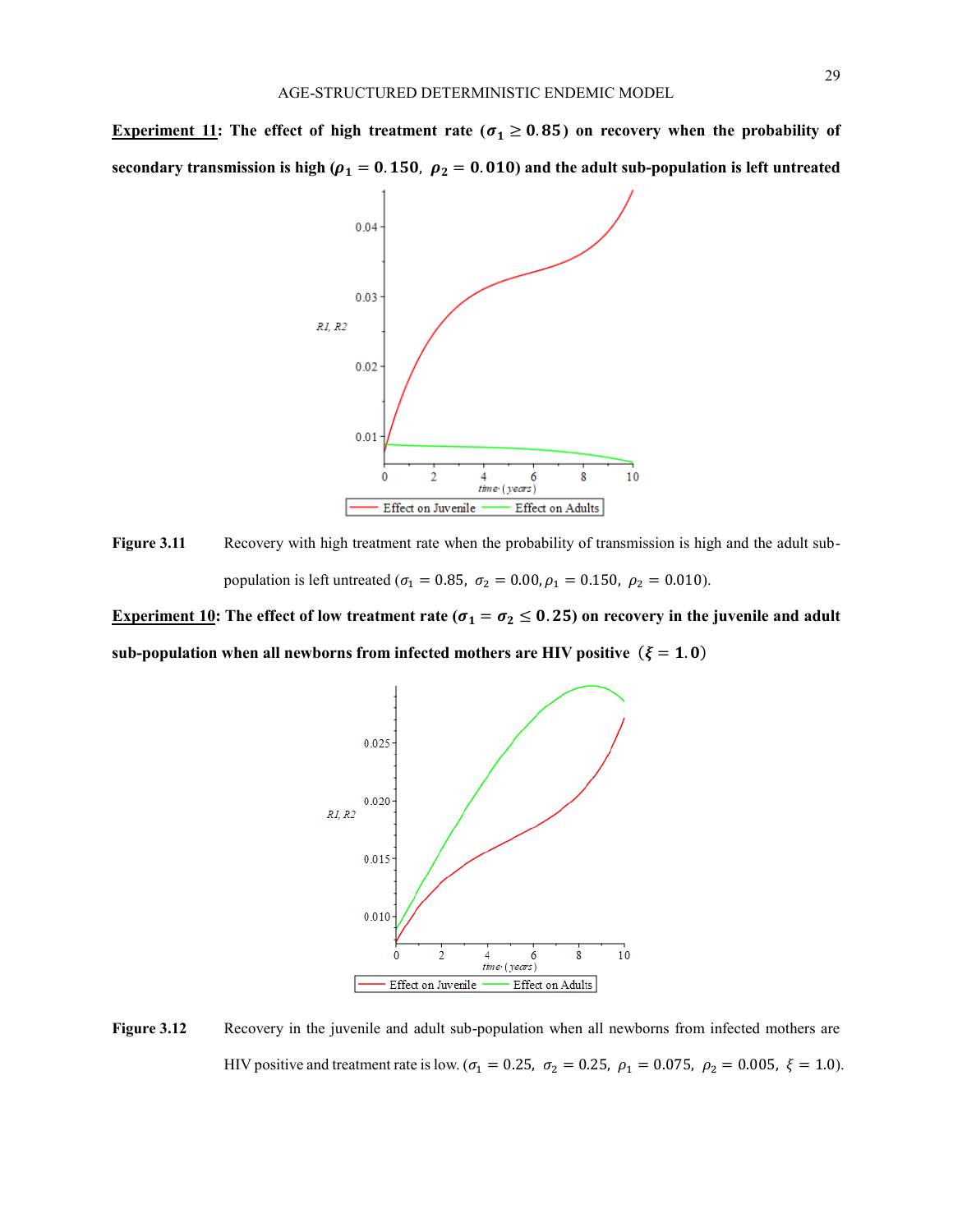**Experiment 13:** The effect of high treatment rate ( $\sigma_1 = \sigma_2 \ge 0.85$ ) on recovery in the juvenile and adult sub-population when all newborns from infected mothers are HIV positive( $\xi = 1.0$ )



**Figure 3.14** Recovery in the juvenile and adult sub-population when all newborns from infected mothers are HIV positive and treatment rate is high ( $\sigma_1 = 0.85$ ,  $\sigma_2 = 0.85$ ,  $\rho_1 = 0.075$ ,  $\rho_2 = 0.005$ ,  $\xi = 1.0$ ).

**Experiment 15: The effect of vertical transmission on the recovery in the juvenile and adult subpopulation when newborns from infected mothers are HIV positive at different proportion (** $\xi_{+}$  **=** 1.0,  $\xi = 0.0$ 



**Figure 3.15** Recovery in the juvenile sub-population showing the effect of vertical transmission when all newborns from infected mothers are HIV negative and HIV positive respectively. ( $\sigma_1 = 0.5$ ,  $\sigma_2 =$ 0.5,  $\rho_1 = 0.075$ ,  $\rho_2 = 0.005$ ,  $\xi_+ = 1.0$ ,  $\xi_- = 0.0$ ).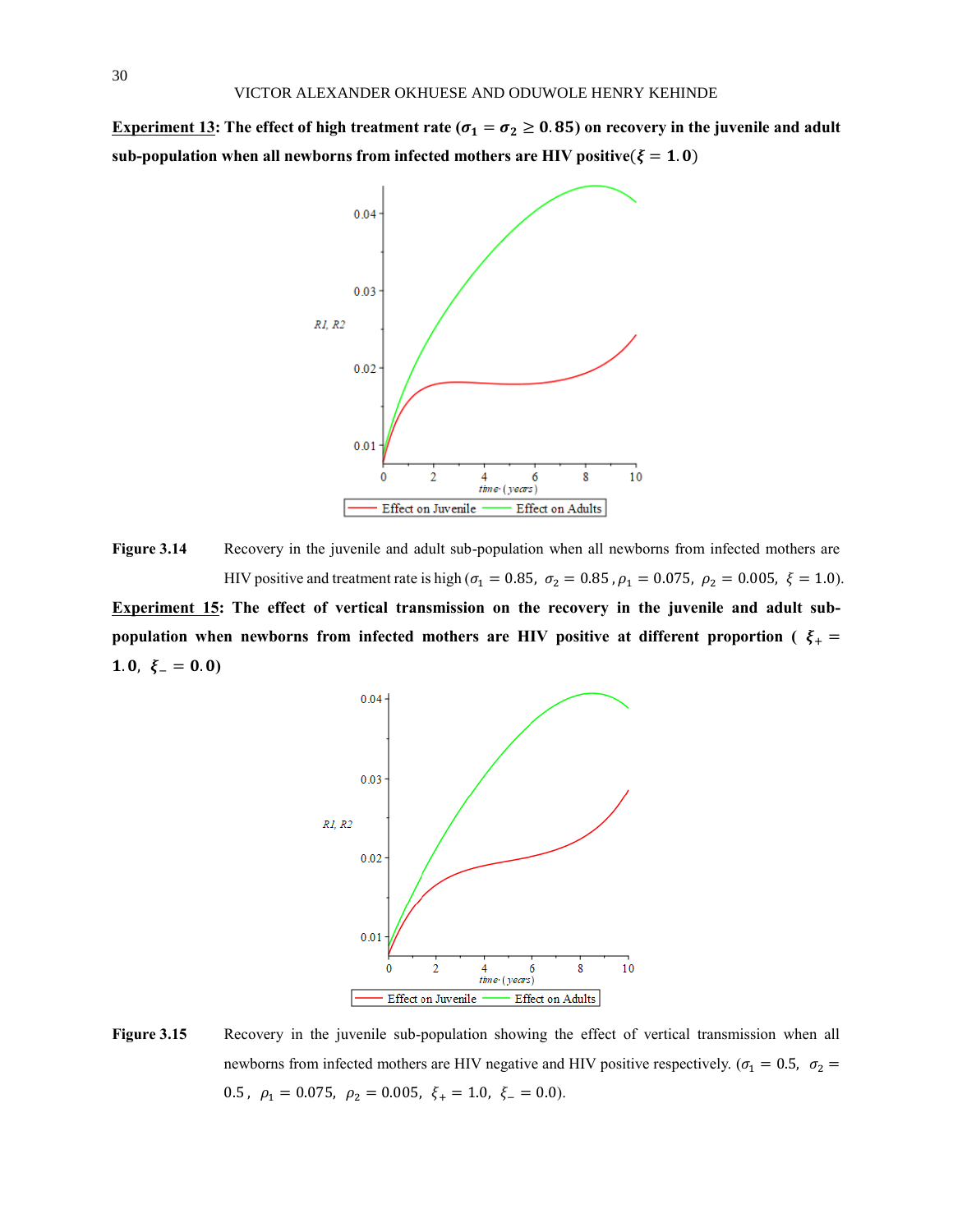### **3.5 DISCUSSION OF RESULTS**

In experiment 1 and 3, the effect of HAART treatment on the recovery compartment to the undetectable=untransmitable compartment in the juvenile sub-population was investigated as shown in Figure 3.1 and Figure 3.3 when the probability of secondary transmission is low and high respectively. From Figure 3.1 as the probability of secondary transmission in the adult subpopulation seems to decline progressively ( $\sigma_1 = 0.25$ ) due to the administration of HAART to the recovered compartment, the recovery rate in the juvenile sub-population is seen to rise progressively in a selected period of time while the rate of recovery for in adult sub-population seems to rise in a short time and eventually drops over the said period of time. It therefore means if the treatment is administered progressively mostly among women and there is less MTC vertical transmission, there will continually be a stiff rise in the recovery rate among juvenile as the secondary transmission among adults, especially women continuous to decline after recovery especially after proper administration of HAART ( $\sigma_1 = 0.25$ ,  $\sigma_1 = 0.85$ ,  $\rho_1 = 0.012$ ,  $\rho_2 =$ 0.35) and this will also affect the recovery rate in the juvenile sub-population because there will be less secondary transmission from Mother-To-Child. However, when the probability of secondary transmission among adult sub-population is high, the recovery rate continues to increase over a relatively long period of time and declines after a certain period despite the administration of HAART treatment as can be seen in Figure 3.3 because as much as efforts is made to control the spread of HIV/AIDS in children who have no incidence rate  $(B_1(t) = 0)$  there is need to control the secondary transmission rate of the disease in adults before treatment is embarked upon. However, failure to control the secondary transmission among children will render the efforts to curb the rise in prevalence among children useless. Also, recovered juvenile sub-population would be exposed to the disease further instead of moving to the undetectable=untransmitable compartment.

Meanwhile, in Experiment 2 the effect of treatment on the recovery in the adult sub-population was investigated as shown in Figure 3.2 when the probability of transmission is low. Result shows clearly that the recovery rate rises progressively over a long period among the adult sub-population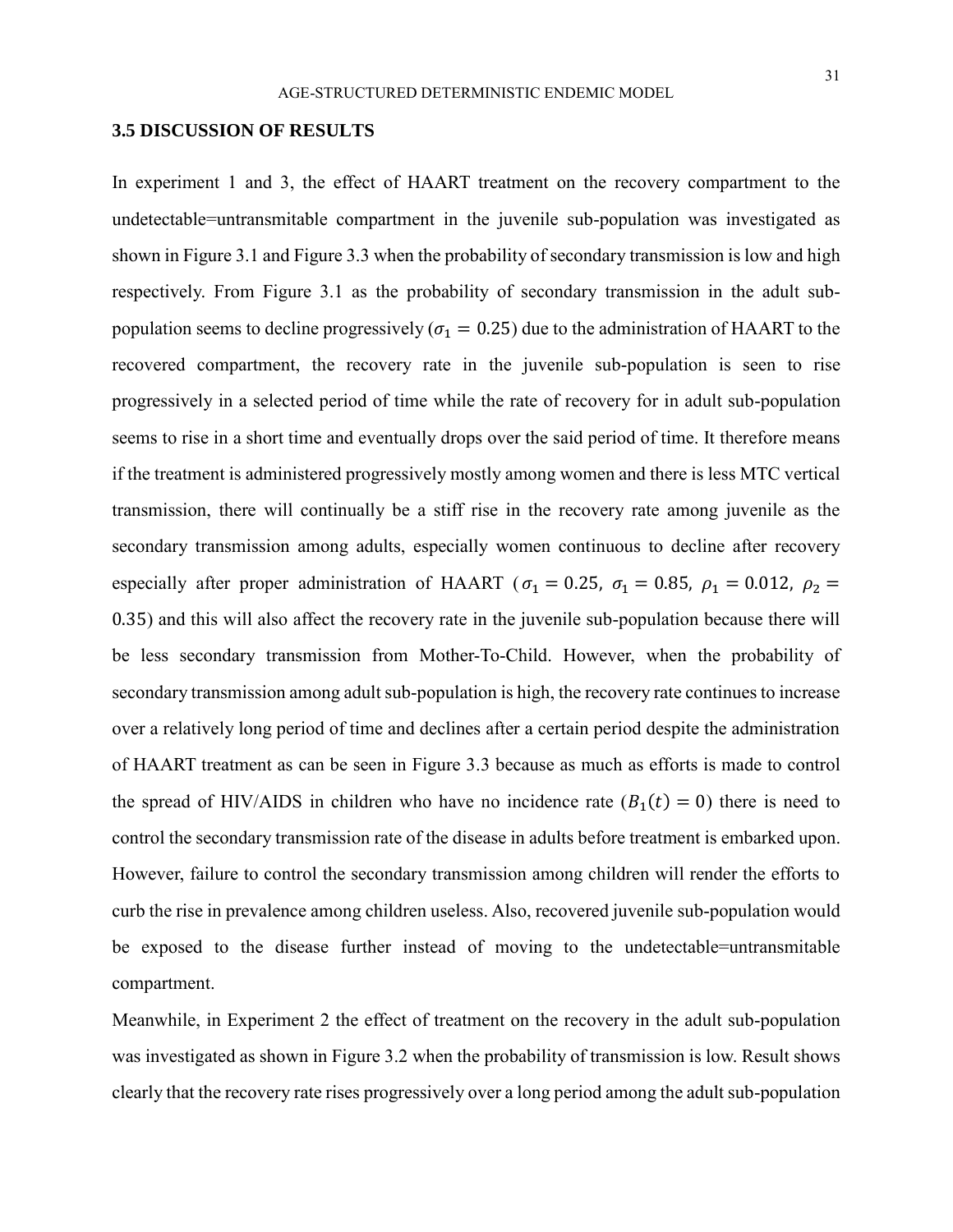### VICTOR ALEXANDER OKHUESE AND ODUWOLE HENRY KEHINDE

when the probability of secondary transmission is low from the recovered compartment actively administering HAART consistently over a long period of time as seen in Figure 3.2. Therefore, to enhance the movement of adult sub-population in an endemic situation from the recovered compartment to the undetectable compartment over a long period of time, the probability of transmission must be reduced to the barest minimum or possibly negligible. This can be achieved by adequately administering the HAART treatment as well creating awareness among adult subpopulation on safe sex behaviors and other behavioral changes as required to reduce the risk of contracting or re-contacting the disease. In other to achieve the goal of [3], the rate of secondary transmission after recovery by the recovered compartment actively administering HAART must be zero and hence according to this study, it is found that the Reproductive number is zero  $(R_0 = 0)$  since there is a zero incidence rate among the juvenile sub-population.

Comparing Figure 3.4 and Figure 3.5 with Figure 3.6 and Figure 3.7 while investigating the effect of treatment when the secondary transmission rate is low and high respectively. As shown in Figure 3.4 and Figure 3.5 when the probability of secondary transmission is low and treatment rate is high, then the proportion of recovery in the adult sub-population is drastically reduce after the  $3<sup>rd</sup>$  year and the re-infection rate persists in small proportion, while the re-infection rate in the juvenile subpopulation is eradicated. Therefore, when the probability of secondary transmission is high and treatment rate is high then recovery rate will increase accordingly as seen in Figure 3.6 and 3.7 respectively. This clearly shows the effect of uncontrolled sexual behaviours among adults subpopulation which makes their incidence rate  $B_2(t) > 0$  unlike in the case of the juvenile subpopulation with no incidence rate or chances of children to children transmission. As a result, despite the high treatment rate among adult sub-population and low probability of transmission, the behavioral change is important to completely eradicate the disease among adults.

The effect of treatment on recovery of adult sub-population when the juvenile sub-population is left untreated is presented as Experiment 8 and 9 shows that the treatment of adult sub-population enhances recovery in both adult and juvenile sub-population even specifically when treatment rate is high and transmission rate is low. In Figure 3.8, when the treatment rate in the adult sub-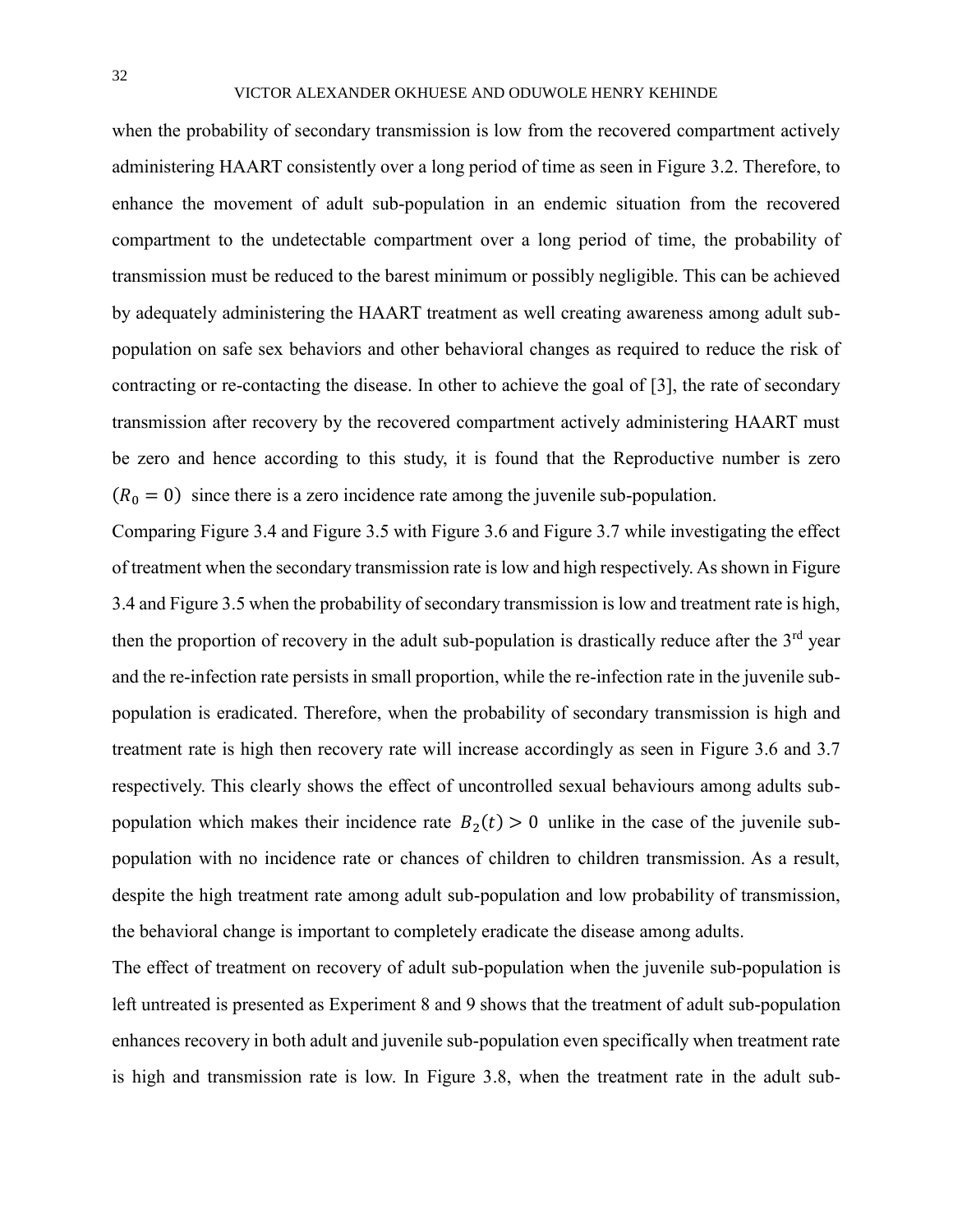### AGE-STRUCTURED DETERMINISTIC ENDEMIC MODEL

population is high and the juvenile sub-population is left untreated, there is stiff recovery among the adult sub-population over a short period of time before it begins to decline due to the maturation of the juvenile sub-population who are left untreated. As such when the untreated juvenile subpopulation matures to adult sub-population, their incidence rate becomes greater than zero and hence re-infection occurs among the adult sub-population which in turn slows down recovery. And in Figure 3.9, it is evident that as treatment rate increase in the adult sub-population there is sharp rise of recovery in a long run. Hence, it is significant that both juvenile and adult sub-population undergo active vaccination and preventive procedures at the same time to ensure the full control of cases of secondary infection from the recovered compartment and as a result, the possible eradication of the disease even in an endemic situation. In Experiment 10 when the rate of treatment is low and the probability of secondary transmission after recovery is low and the adult sub-population is left untreated, the recovery rate in the adult sub-population experiences a sharp decline in a short run as shown in Figure 3.10 and increase in adult sub-population since there appears to be zero rate of incidence among children to children. Meanwhile, as in Experiment 11, when the treatment rate is high and the probability of secondary transmission is high when the adult sub-population is left untreated the adult recovery rate declines swiftly and it therefore means the secondary infection rate of the adult sub-population also increases rapidly due to the high incidence rate (see Figure 3.11) where as high treatment rate enhance high recovery among the juvenile sub-population.

However, the effect of vertical transmission (also referred to as Mother-to-Child transmission) was also captured in Experiment 12, 13 and 14. When all the newborns from infected mothers are all HIV positive ( $\xi = 1$ ) as shown in Figure 3.12 and Figure 3.13, the recovery rate drops slowly among juvenile but increases among adult sub-population when treatment rate is both low and high respectively for both age-structures.

In conclusion, in other to understand the impact of different proportions of recovered juveniles moving to the undetectable compartment in the juvenile sub-population when treatment rate is low and high in Nigeria, Experiment 15 in Figure 3.15 illustrates that high treatment rate is necessary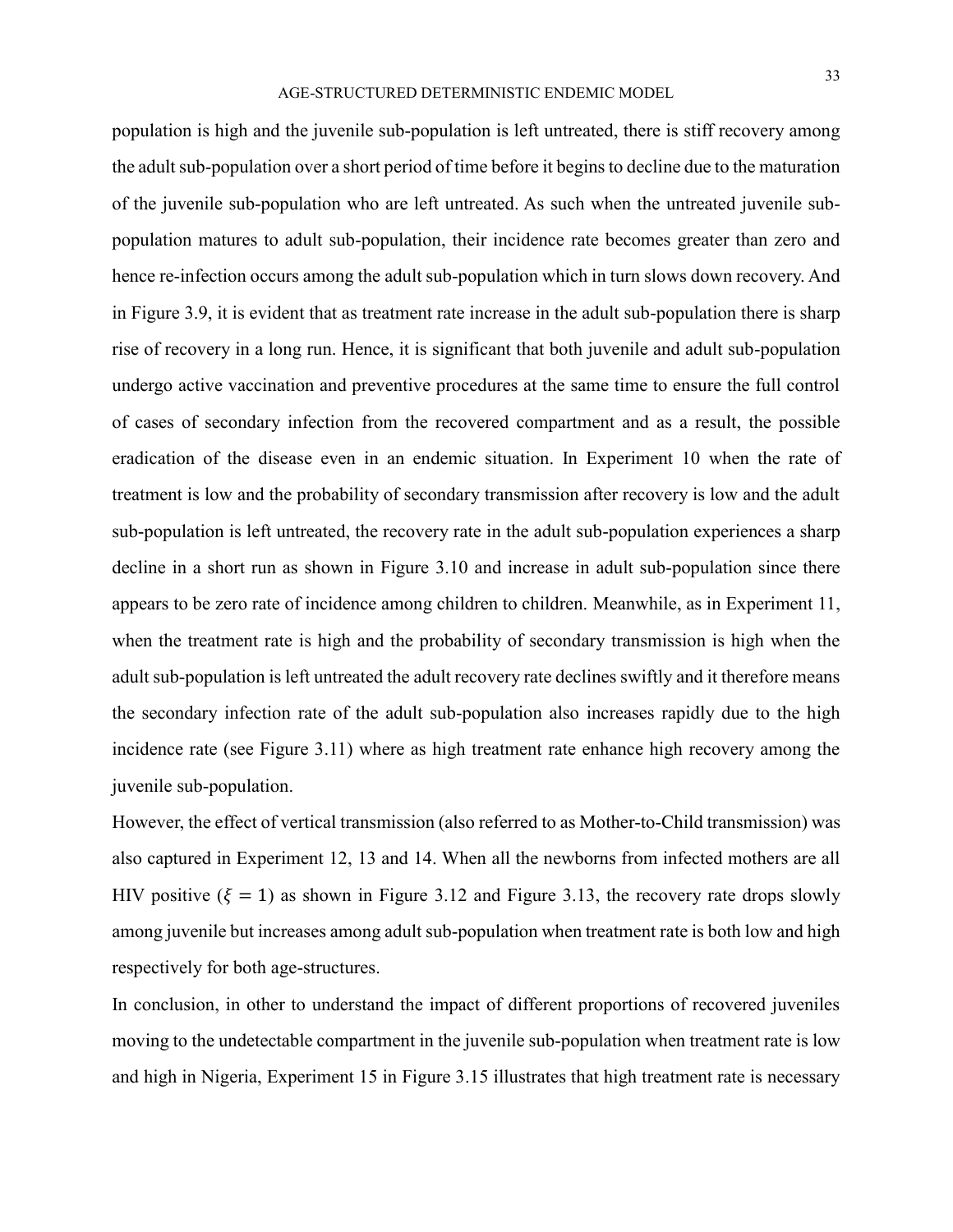to control vertical secondary transmission of the disease, especially when the probability of transmission is negligible.

Here, models that captures preventive strategies in an endemic situation based on stability analysis which prevent further incidence rate of the disease and consequently provides model conclusion for the eradication of the disease if the population in the undetectable=untransmitable compartment continue actively with the HAART treatment and have a controlled sexual behaviors is formulated and implemented for trial control in other to enhance strategies for HI/AIDS eradication in Africa.

## **3.6 CONCLUSIONS**

In this paper results from the implementation of the model data of Nigeria shows that there is a need to enhance the availability and active use of the HAART treatments to both infected and recovered juvenile and adult members of the *I*-class and *R*-class respectively as this would not only increase the prevalence of infection but also the recovery rate if risky sexual behaviours among heterosexual adults is not controlled. Behavioral interventions is key based on findings from this research as well as active administration of the HAART treatment in other to control secondary reinfection in an endemic situation where vertical transmission is in control and the assumption of zero immigration is true.

If the model threshold parameters are satisfied without loose of generality, the spread and secondary transmission of HIV/AIDS among heterosexual adults and Mother-to-Child transmission can be controlled and possibly eradicated as this study suggests with the secondary Reproductive Number being zero  $(R_0 = 0)$  there would not be further infection in the adult subpopulation and the juvenile sub-population incidence rate is also zero  $(B_1(t) = 0)$ . Also, as much as efforts are on the way to attain U=U in Nigeria, the active administration of HAART treatment on juvenile and adults sub-population is very key and when sufficiently and actively administered would ensure that the transmission rate between infective and recovered individuals is zero. An eradication of secondary transmission in a close population to attain a zero reproductive number can be achieved through active administration of HAART, high and target health education,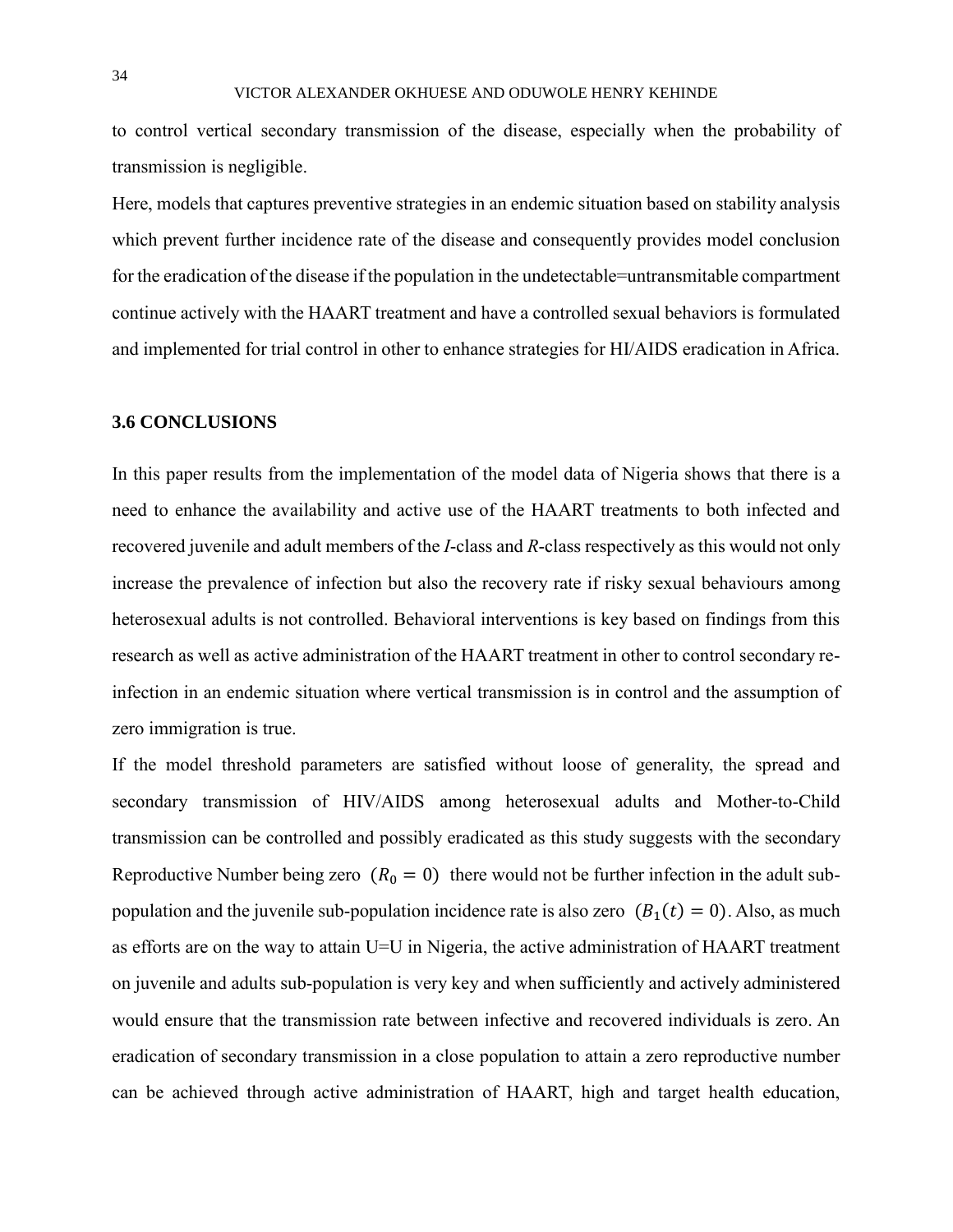counselling and testing as well as behavioral change of all the classes of the SEIRUS compartment. Also, as much as the rate of vertical transmission has been considerably reduce to about 5% in Africa, the role of Mother to Child (MTC) transmission cannot be ignored because the rate of maturation from juvenile to adult in the susceptible class  $\eta_s$ , exposed class  $\eta_e$ , infectious class  $\eta_{i}$ , , and the recovered class  $\eta_r$ , affects the endemic equilibrium state of the entire population. With the new Reproductive Number  $R_0 = 0$  then the probability of transmission from adult to adult and mother to child is reduced to zero and the susceptible juvenile must retain their HIV negative status as they mature to adults, also the recovered juvenile must retain their HIV negative status as they mature to adult in other to move into the undetectable class of the adult subpopulation. The maturation rate of susceptible and recovered juvenile must be taken into consideration when planning strategies for control and eradication of the HIV/AIDS disease in Africa as well as retaining the HIV-negative status of both the juvenile and adult sub-populations.

## **CONFLICT OF INTERESTS**

The author(s) declare that there is no conflict of interests.

### **REFERENCES**

- [1] H. K. Oduwole, A. R. Kimbir, Modelling vertical transmission and the effect of Antiretroviral Therapy (ART) on the dynamics of HIV/AIDS in an age-structured population in Nigeria. J. Nat. Appl. Sci. Nasara Sci. 7 (1) (2018),  $51 - 78.$
- [2] J.Y.T. Mugisha, L.S. Luboobi, Modelling the effect of vertical transmission in the dynamics of HIV/AIDS in an age-structured population. S. Pac. J. Nat. Sci., 21 (B) (2003), 82-90
- [3] Centers for Disease Control and Prevention (CDC). Comprehensive Prevention Programs for Health Departments. www.cdc.gov/ hiv/programresources/healthdepartments. (2018, 31, August).
- [4] C.H. Contag, A. Ehrnst, J. Duda, A.B. Bohlin, S. Lindgren, G.H. Learn, J.I. Mullins, Mother-to-infact transmission of human immunodeficiency virus type 1 involving five envelop sequence subtypes. J. Virol. 71 (1997),1292-1300.